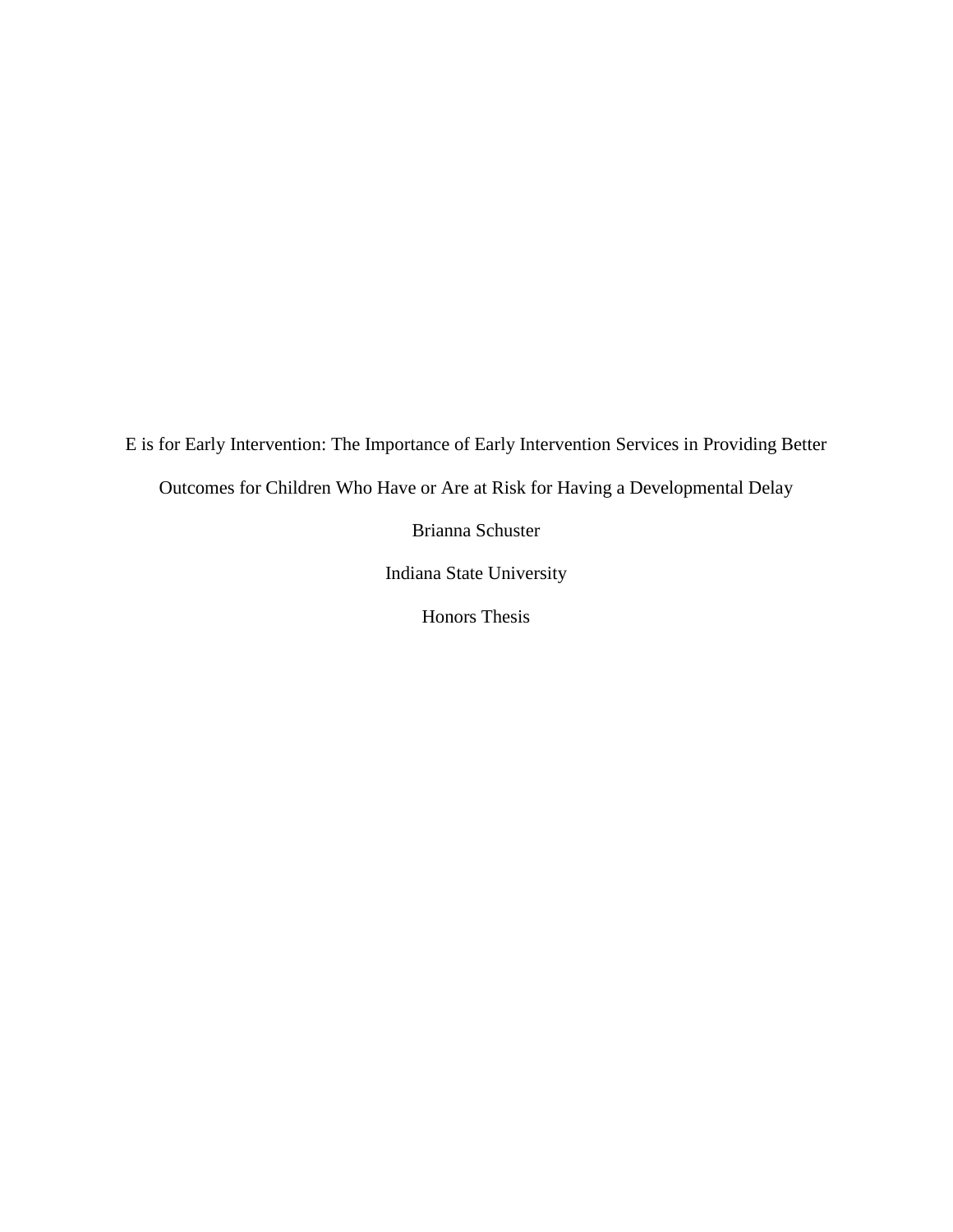# Abstract

The purpose of this paper is to analyze the effects that early intervention services have on children who have or are at risk for a developmental delay due to medical or environmental circumstances. Throughout this paper, the following research questions were used as means to guide and provide focus to the paper: Why are early intervention services important in the first few years of life? Who benefits from early intervention services and how are these children affected? and Does early intervention affect the individual long-term? By using a combination of research articles, scientific journals, and data collected from federal research studies regarding early childhood early intervention and the outcomes of children, this paper provides a comprehensive overview of why early intervention services are needed early in life and the true impact of early childhood intervention programs on the lives of children both at the time of intervention and across the lifespan.

#### **Key Words: Early Intervention, Early Childhood Education, Head Start**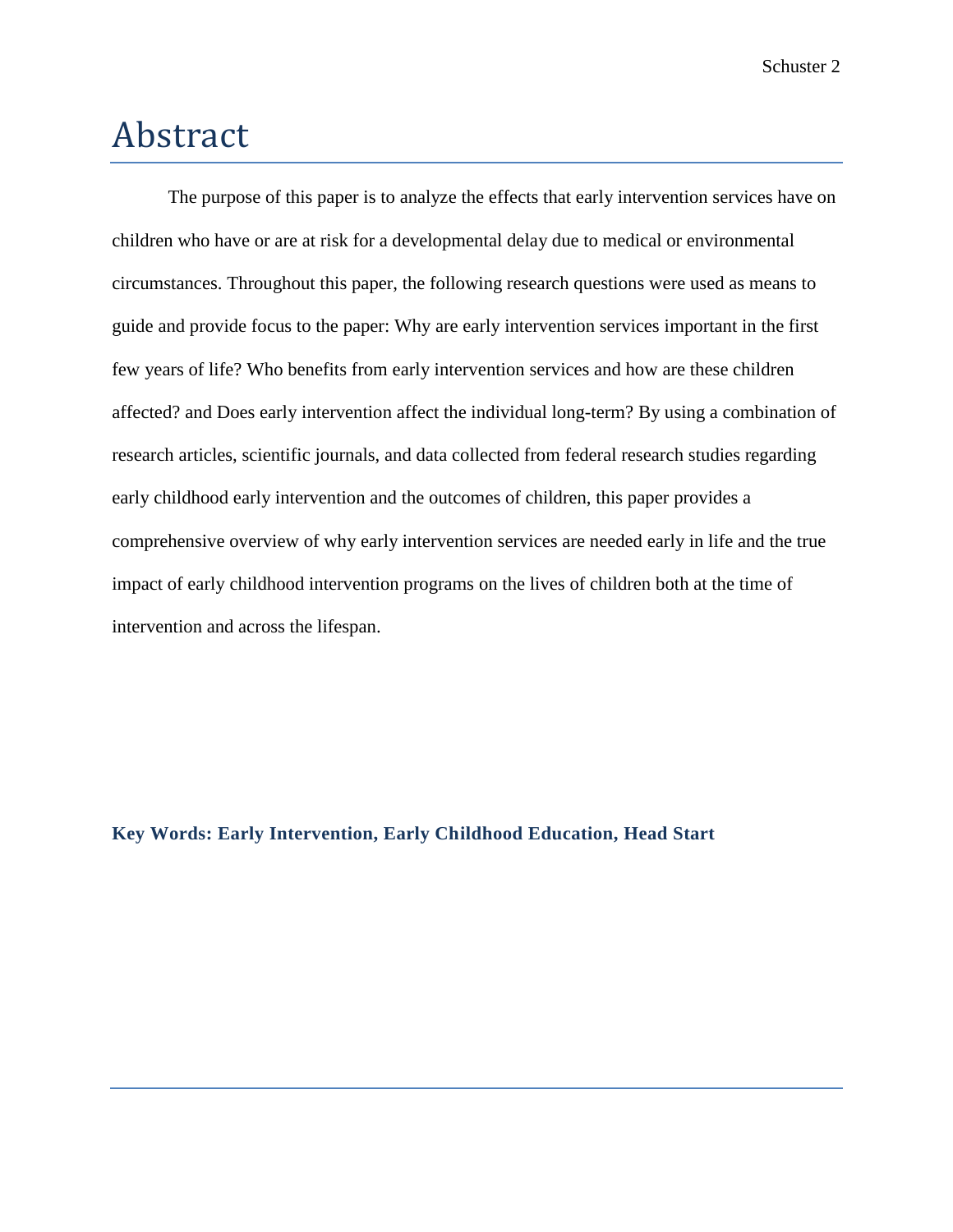# Introduction

#### **Background Information**

Early intervention services are federally and state funded programs such as Head Start or First Steps that is provided to children ages birth to age three who have or are at risk for having a developmental delay. The ultimate goals of early intervention are to enhance the development of toddlers with disabilities, minimize the negative effects the delay may have on development and learning, and to reduce the cost of education to society by reducing the need for special education services upon reaching grade school (National Information Center for Children). In terms of funding, early intervention programs are covered under part C of the Individuals with Disabilities Education Act (IDEA) that was most recently revised in 2004.

Initially, early intervention was a product of the 1986 reauthorization of Public Law 94- 142 today known as IDEA, a monumental law expanding the educational rights of disabled children, most notably the right to receive a free and appropriate public education (Center for Parent Information and Resources). Before that point it time, children with developmental delays that presented clear areas of deficit were typically not assessed or allowed to receive services until they reached elementary school. While minimizing the effect of the developmental delay was mentioned at the time it was developed, the motivation for establishing early intervention programs was primarily economic in that the focus was on decreasing the cost to society through reducing the need for special education and related services upon entering school and the need for institutionalized housing once these individuals had reached adulthood (Center for Parent Information and Resources). Unfortunately, since 1986, little change has been made in regards to the public law. The most current reauthorization of IDEA in 2004 did mention the need to enhance the ability of families to meet the needs of their delayed or disadvantaged children in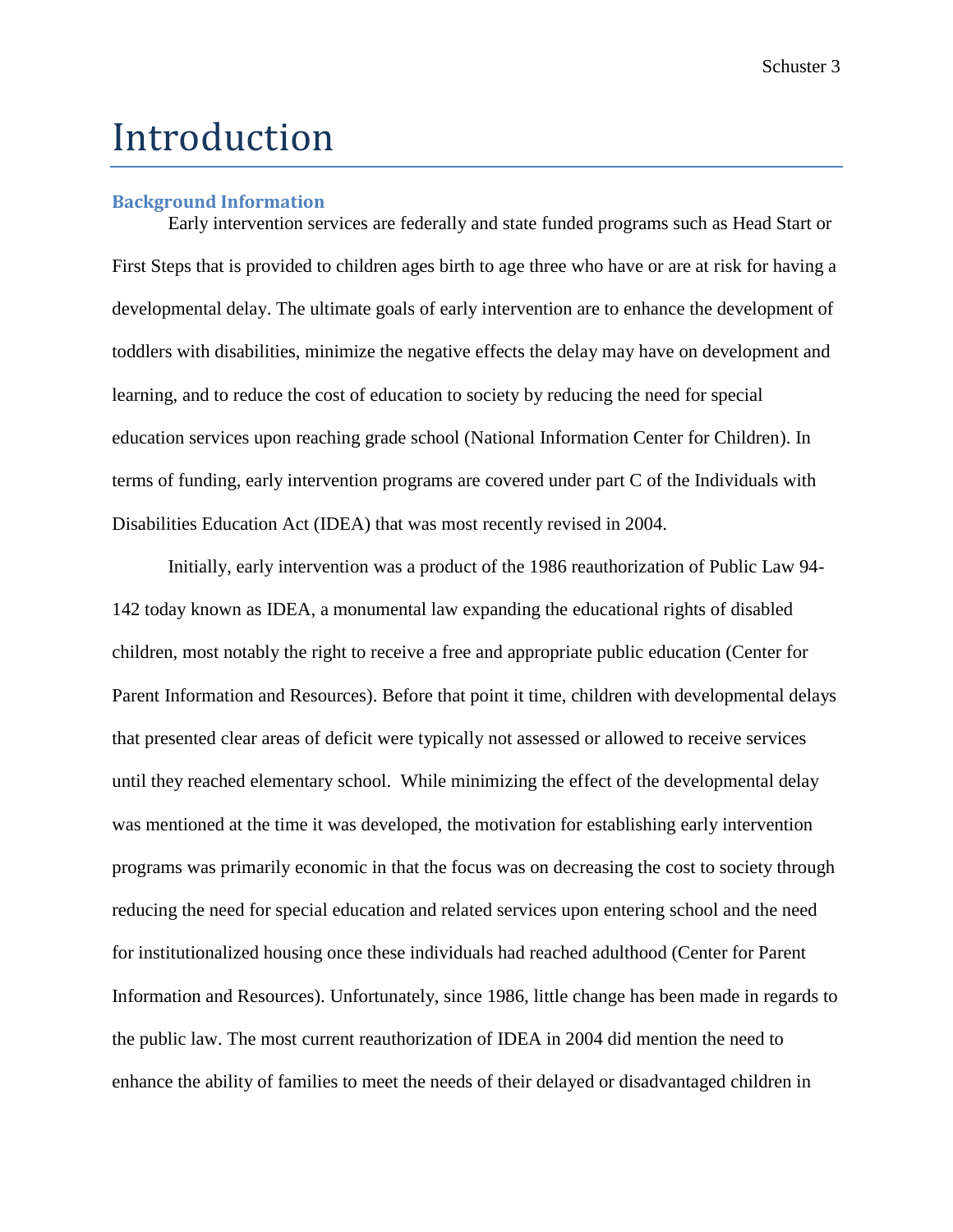addition to noting the significant changes in the development of the brain during the child's first three years of life, two positive changes that are a step in the right direction, yet still leaves much to be desired in terms of how early intervention will change in their method or implementation to meet these new areas of focus (Center for Parent Information and Resources).

In regards to what services are provided to these young children, the most common form of service delivery are the center-based programs known as Head Start or First steps that provide a preschool like setting geared towards providing a stimulating environment tailored to the individual needs of the children in the classroom. In addition, early intervention services can be home-based in which a teacher and/or the necessary therapists administer services to the child in his/her home environment. More often than naught, children who are developmentally delayed require what would be considered related services such as physical therapy, occupational therapy, and speech-language therapy to directly target the child's areas of deficit and improve the overall remediation of the child's skills. These therapists are included under Part C of IDEA and are present with center and home based therapy.

#### **Identification of Unknown Aspects**

Although the federal government recognizes that early intervention services are an important part of aiding young children with a developmental delay in overcoming barriers to growth and learning, the discussion continues to be one of economic loss or gain rather than improving the educational practices of early interventionist to best meet the needs of the individual. Moreover, a substantial amount of research has been conducted into determining whether or not early intervention services are cost effective versus whether or not they are improving such skills as cognition or speech and language that are common deficits for children who are developmentally delayed.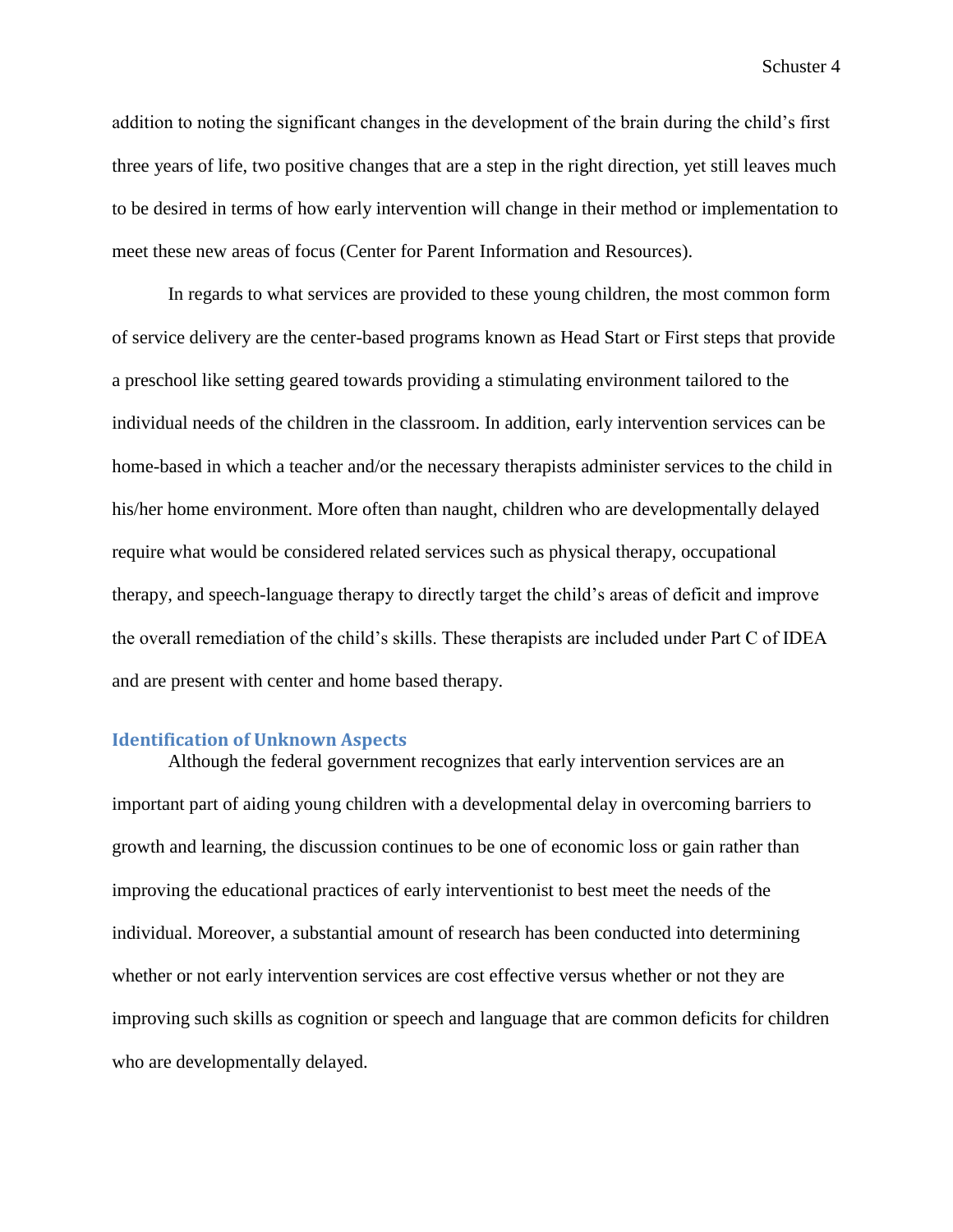Furthermore, the failure to make any serious revisions on the past reauthorization of IDEA is indicative of a potential misunderstanding of the rationale behind early intervention services and whether or not they are effective. Ideally, the lack of revisions would be due to an effective program that consistently improves the child's ability to learn and thrive in his/her environment consistent with that of his/her nondisabled peers. On the converse, the educational policies of public schools kindergarten through twelfth grade appears to be in a consistent state of flux, implementing more stringent policies to determine the effectiveness of teachers through the performance of their students each year. If policy makers held equal importance to both the educational practices associated with early intervention and the public schools, it would be assumed that the same stringent policies concerning the effectiveness of instruction would be applied to both, thus causing change in the educational practices and policies of both early intervention and public schools with the intent of providing better outcomes to students. Yet is evident that the only change that has occurred is in that of public schools, the policy of early intervention services remain largely the same. Much like public schools, early intervention practices should evolve as new research becomes available and in response to data collected on effectiveness. This absence of change suggests a certain level of ignorance on behalf of the policy makers in that they are not aware of the current research being conducted into early childhood development nor of the effectiveness of their programs. To underscore this point, IDEA 2004 stated in their continued rationale for services that there was significant change of the infant's brain from birth to three years of age, yet fails to further elaborate on specifically what new changes were made in comparison to past knowledge and how early intervention services will be modified to address those changes (Eile  $\&$  Ka, 2011). In essence, the purpose of this paper is to conduct research in an attempt to fill in the gaps, to elaborate on what is known in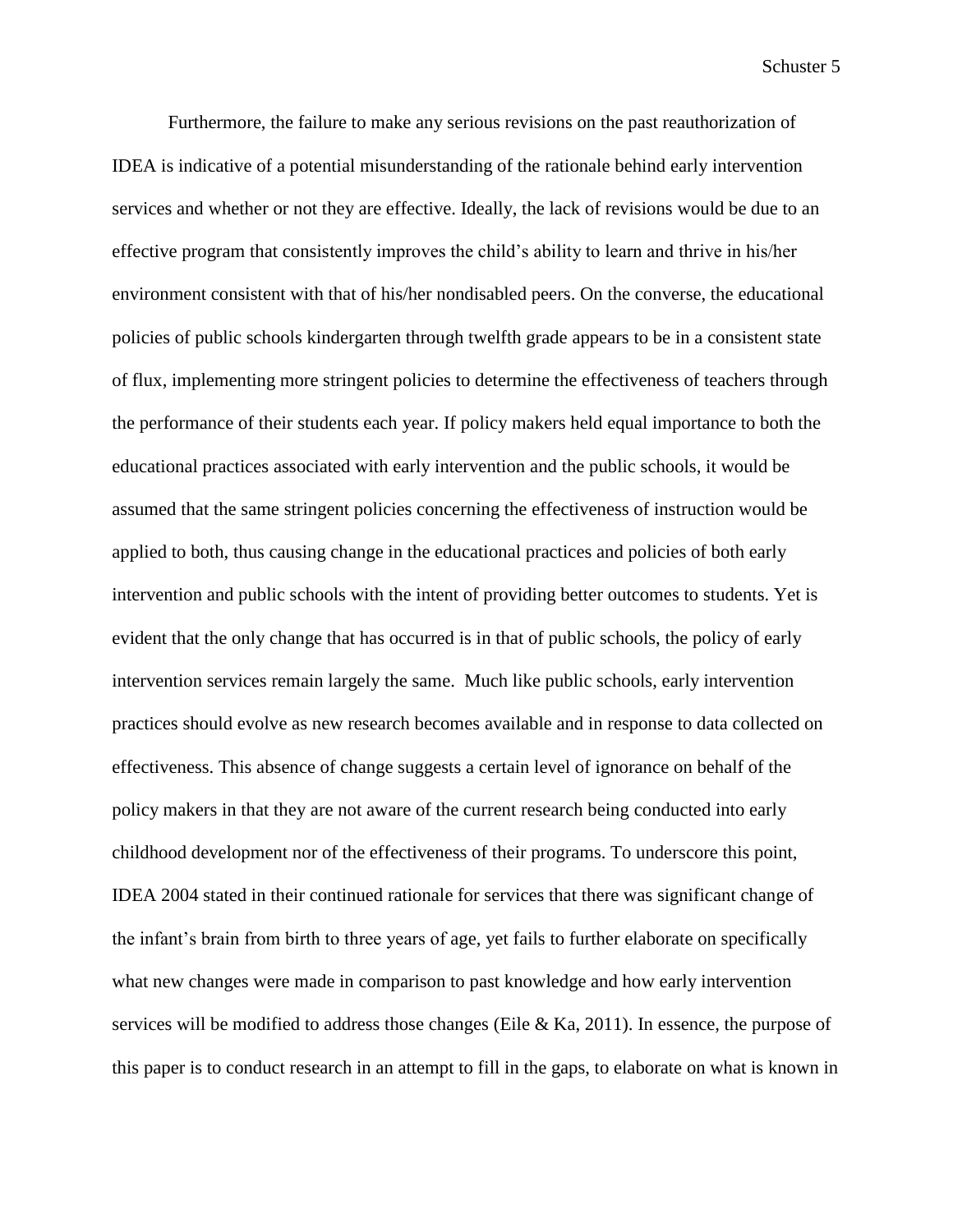terms of development, to address how a developmental delay and early intervention services affects the individual not the budget, and to provide perspective into the effectiveness of services on the child over time.

#### **Thesis/Problem of Statement**

While it is generally understood that early intervention services are beneficial to improving the educational outcomes of infants and toddlers who have or are at risk for a developmental delay, the underlying reasoning to why early intervention services are needed early in life and the efficacy of these services in improving outcomes for children with a developmental delay is largely unknown. Thus, I propose to conduct a comprehensive review determining the importance and efficacy of early intervention services through an evaluation of the developmental changes that occur within the first three years of life, how a developmental delay affects the individual, and finally the long term efficacy of services on the outcomes of children who received early intervention.

#### **Research Questions/Statements**

In order to sufficiently provide focus to this paper a series of three research questions have been developed and are as follows: Why are early intervention services important in the first few years of life? Who benefits from early intervention services and how are these children affected? and Does early intervention affect the individual long-term?

I will first investigate the changes in development from birth to age three to determine why early intervention services are needed in the first few years of life. Within this section, I will seek to answer the following questions: What specific changes occur within the brain neurologically? What specific changes occur in terms of the child's linguistic skills? and What specific changes occur in terms of the child's fine and gross motor skills?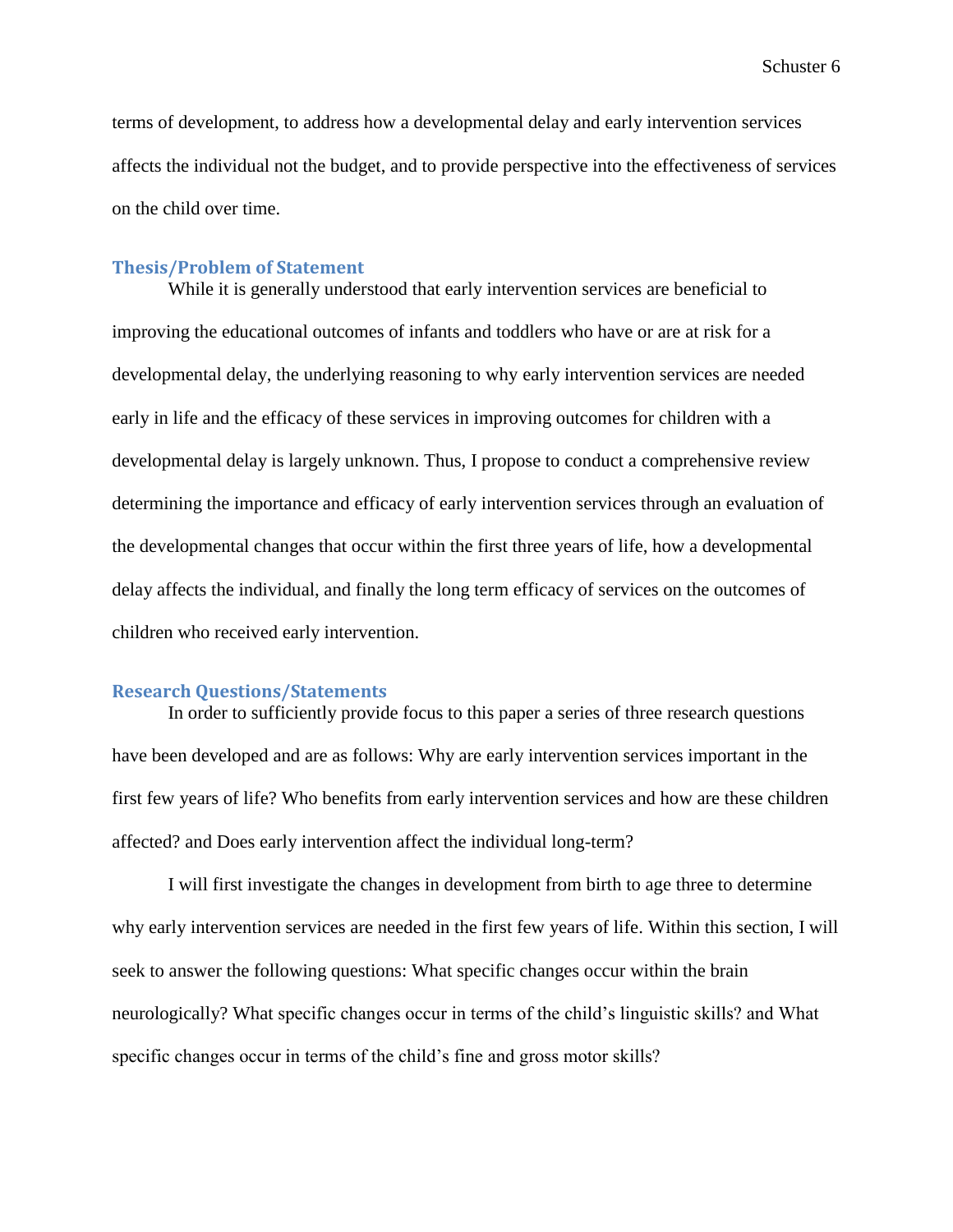I will then establish the criteria for eligibility to determine who will receive early intervention services and further research how these services affect the individual by studying the effects of a developmental delay on the child and what services are provided to these individuals as a means of improving their future outcomes. I will seek to answer: Who specifically is eligible for services and under what criteria? How specifically does a developmental delay impair the learning and growth of a child? What services are provided to these children to combat the negative effects of the delay? and How are these children impacted by said services?

Finally, the last area of investigation concerns the efficacy of early intervention and how these services affect the individual over the lifespan. Within this section I will seek to answer: What studies have been conducted into the efficacy of early intervention? Does early intervention specifically improve the outcomes of children over time? And if so, What are the specific outcomes that are affected?

#### **Means and Summary**

While investigating each of these questions, I drew my supporting information from a variety of sources including: scientific essays in the areas of early childhood development and early intervention, textbooks concerning the development of children, parental resources provided by the U.S. Office of Special Education regarding early intervention resources, and statistical data from such sources as the National Institute of Health.

In the production of this essay, I have synthesized the aforementioned information to provide a well-rounded essay that aims to clearly underscore the importance of early intervention in the lives of developmentally delayed infants and toddlers through the examination of the changes in development in the first three years of life and revealing the efficacy of early intervention through the examination of how the delay affects the child and the appropriate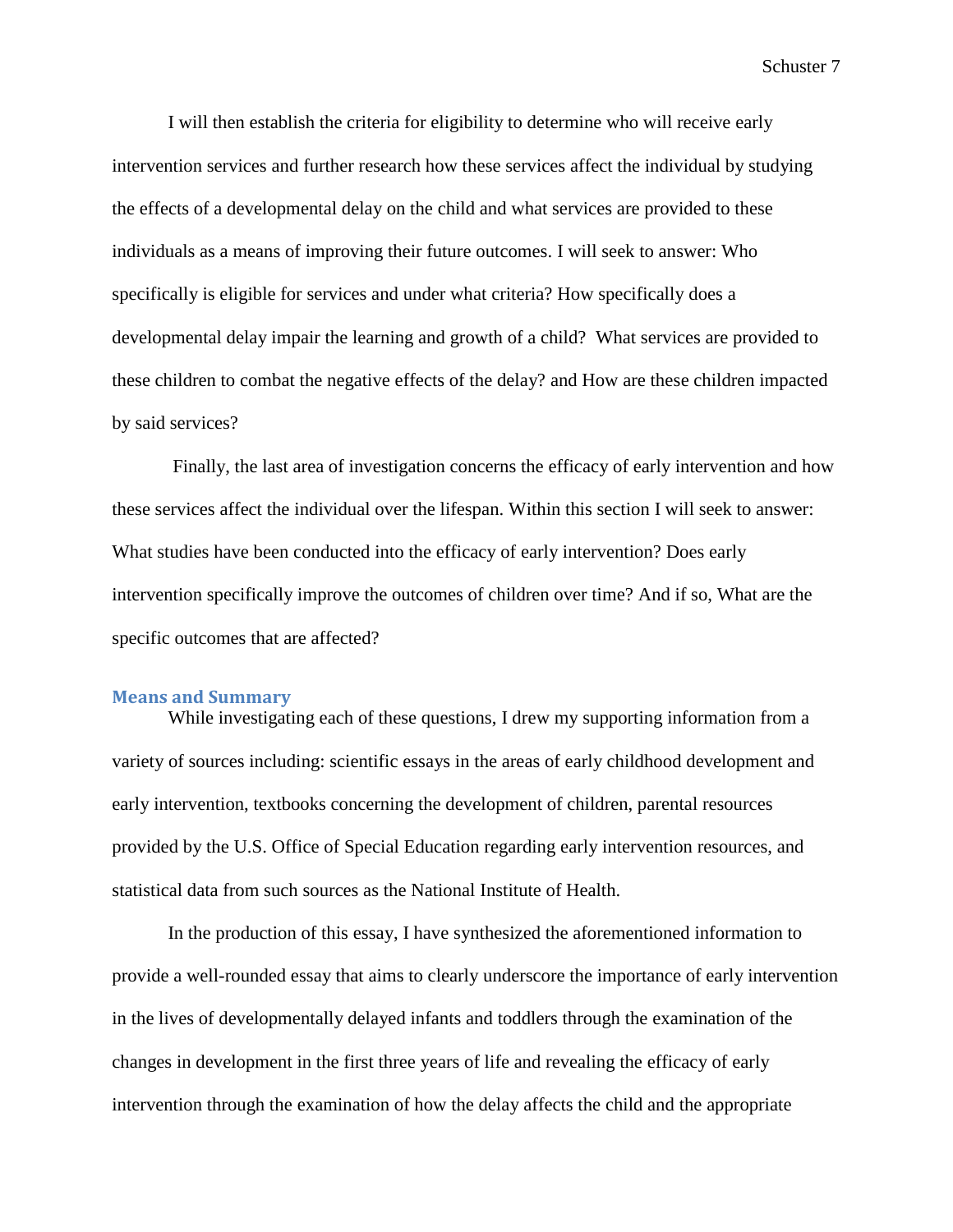services administered in addition to longitudinal studies discussing the outcomes of children who received early intervention services.

# Exploring the Importance of Early Intervention

### **Introductory Section**

The purpose of this section is to provide an introspective look at the rationale behind and for early intervention services in today's society. Here, I synthesized information from scientific essays evaluating recent developments in early childhood development and early intervention, textbooks concerning the development of children, parental resources provided by the U.S. Office of Special Education regarding early intervention resources, and statistical data from such sources as the National Survey of Children's Health in order to craft a comprehensive review of why early intervention services are needed and how they affect the children receiving those services. By providing information from a variety of sources, this essay attempts to more clearly fill in the gaps of knowledge that policy makers have managed to ignore as a means to assess the need and efficacy of a program for children with or who are at risk for a developmental delay. While policy makers are concerned about the benefits of cost to society, this essay takes a more humanitarian approach in assessing how the delay affects the children and the impact of early intervention services on their current development and future outcomes.

# **Why Are Early Intervention Services Important in the First Few Years of Life?**

#### **A Critical Time for Development**

To begin with, early intervention services are provided to children ages birth to three years of age, a critical time in development in which significant and holistic change occurs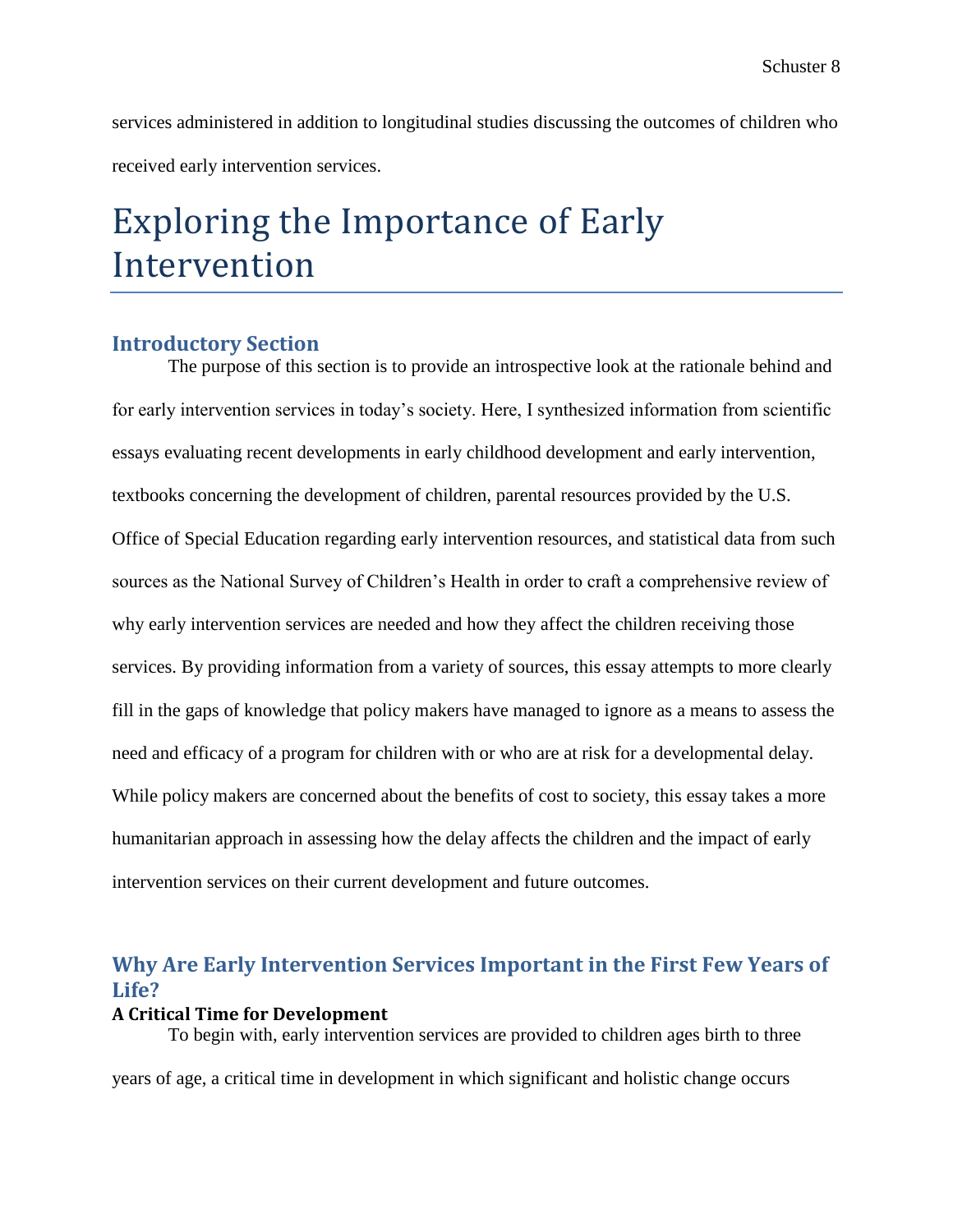neurologically, linguistically, and motorically. The mastery of these skills in each of the aforementioned developmental areas is imperative in that they provide the fundamental foundation for the skills used daily in adult life.

Dr. Kathleen Stassen Berger, author of *Invitation to the Lifespan 2 nd Edition* and experienced educator, emphasizes the myriad of changes that occur during the earlier years of life in chapter three of her text book entitled, "The First Two Years: Body and Mind." Considering that the brain is essential for the entirety of the lifespan, she begins with neurological development and the concept of transient exuberance or the process of rapid growth of the dendrites and synapses within the neurons of the brain followed by a period of pruning (Berger, 2014). In short, dendrites are the part of the nerve fiber that receives an electrochemical signal from other neurons and transmits that signal to the cell body. Synapses, on the other hand, are described as the intersection between the dendrites and the axon, the part of the nerve fiber that sends messages (Berger, 2014). Moreover, they are an imperative part of the communicative process between the various nerves in the brain. According to data obtained from neuropsychologists Allan Schore and Jennifer McIntosh, approximately 40,000 new synapses are formed in the infant's brain every second (Schore & McIntosh, 2011). In addition to this rapid growth of synapses, the dendrites within the cortex of the brain increase fivefold by age 2 with nearly 100 trillion synapses present (Berger, 2014).

While there is undeniable growth of the human brain and its ability to form the necessary connections for future cognition, this period of development is also marked by a period of pruning. At this stage in development, any unused connections will atrophy and die (Berger, 2014). The determining factor in whether a dendrite will be used is not random, but is rather heavily dependent upon experience. When an infant experiences something for the first time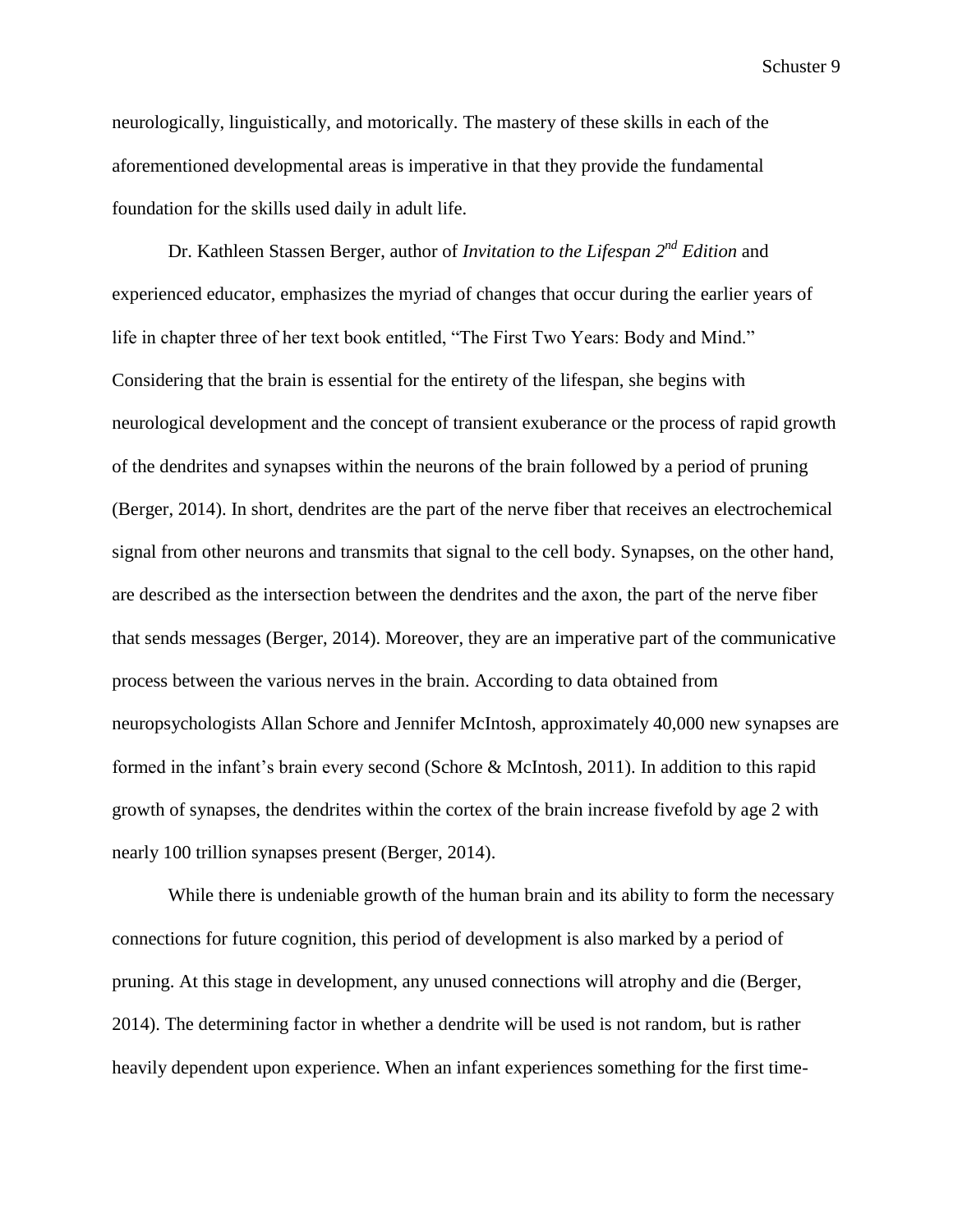like the touch of their mother's hand or a cool breeze- neurons will send messages to one another and the corresponding dendrites and synapses will be used (Berger, 2014). Neuroscientist Sandra Twardosz in her article *Effects of Experience on the Brain: The Role of Neuroscience in Early Development and Education* further categorizes these experiences as ones that are, "expected or common to the human species, such as patterned light, sound, language, opportunities to move and manipulate objects, and responsive caregivers" (Twardosz, 2012). These are the experiences that begin to build the foundation for more complex actions including cognition, visual perception, and motor skills such as sitting up and eye-hand coordination (Twardosz, 2012). Without these necessary experiences, the process of over-pruning will occur resulting in decreased brain activity in the child (Berger, 2014). Stimulation is a key component in combating over pruning and fostering neurological development in young children (Berger, 2014). By allowing them to experience a variety of sensations, through talking and reading, or just encouraging them to reach and grasp for a desired toy, the synapses and dendrites are being formed, used, and developed, setting the stage for further development.

Another area of significant growth is in the areas of speech and language development. According to Berger, while the timing of specific milestones of spoken language varies by nation and culture, the sequence in which children acquire language is universal (Berger, 2014). The American Speech-Language Hearing Association (ASHA) has used both universal normative data in addition to research on language acquisition specifically within the United States as a means to create a set of developmental milestones specifically for General American English (GAE). From birth to three months of age an infant progresses from strictly reflexive communication (cries, movements, facial expressions) to vocalizing sounds of pleasure such as cooing, smiling when seeing caregivers, and crying for different needs (American Speech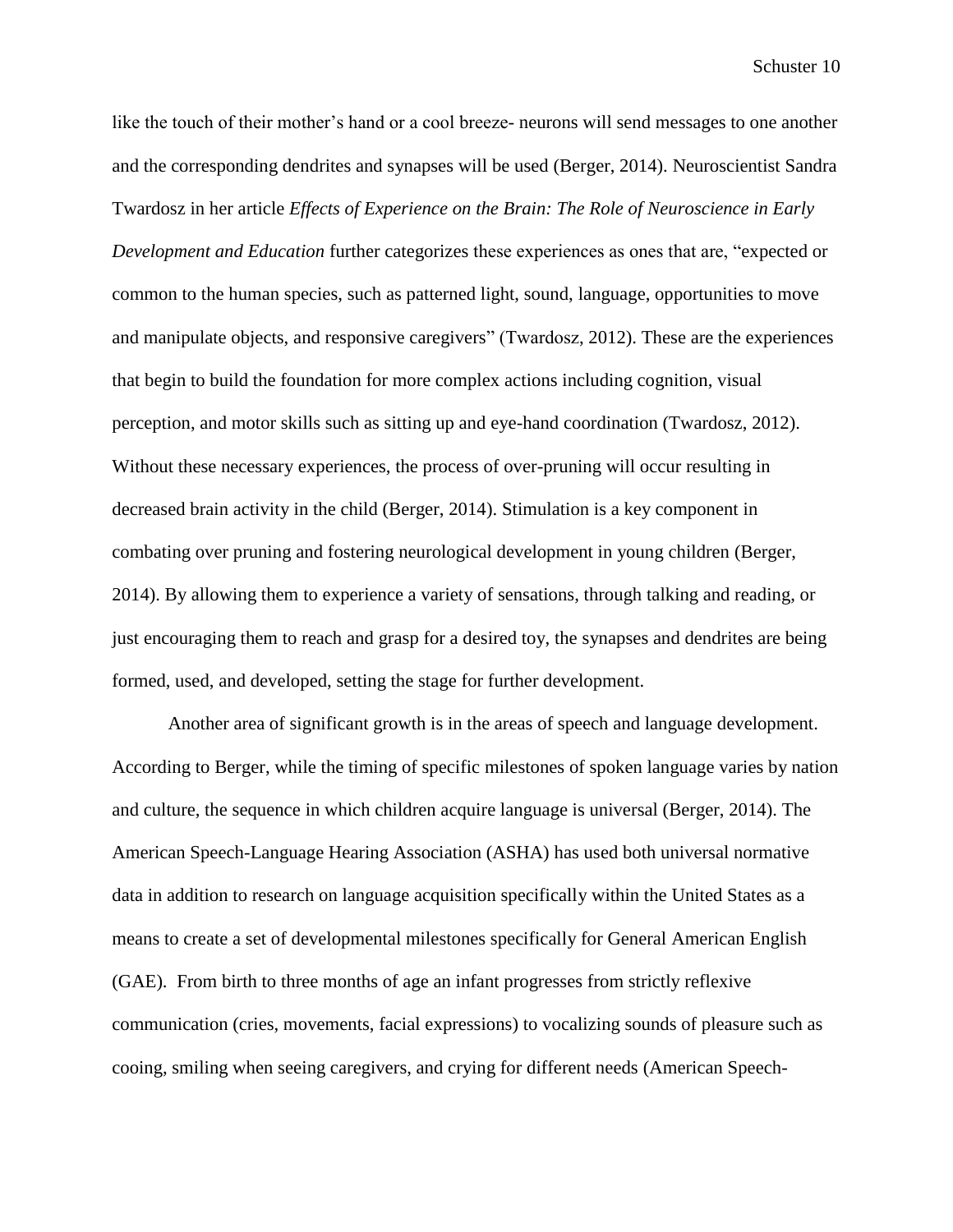Language Hearing Association: Birth). While this may seem trivial to the developed adult, this progression signifies the move from non-meaningful to a meaningful form of communication.

Around six months of age, infants begin babbling and favor early developing sounds such as p, b, and m. At this point the child should vocalize sounds of pleasure and displeasure, laugh, and has developed the ability to make gurgling sounds (American Speech-Language Hearing Association: Birth). By one year of age, the child's babbling now features short sound combinations (bababa, tititi), seeks attention through using crying and non-crying sounds, and has developed one or two words (hi, dog) (American Speech-Language Hearing Association: Birth). Each newly learned skill builds upon the last, refining it, and laying a portion of the foundation for the next level of complexity. From saying one word at one year old, the now toddler begins learning vocabulary with voracious intensity. At eighteen months of age, the child experiences what is known as the "naming explosion" in which the toddler's vocabulary expands rapidly primarily in the category of nouns (Berger, 2014). By age two, the child will begin to combine words into one to two word questions and requests and will use a variety of consonants at the beginning of sounds (American Speech-Language Hearing Association: One to Two)*.* From two to three, the toddler will develop the ability to have a word for most things, name and direct attention to objects, ask why, and use more complex sounds such as k, g, f, t, d, and n (American Speech-Language Hearing Association: Three to Four)*.* To underscore the progression of development from birth to age 3, the child begins with completely reflexive communication with extremely limited control over his interaction with his environment to actively naming and requesting items of interest in a manner that most everyone can understand. In this short period of time, the child has acquired a functional vocabulary and has beginning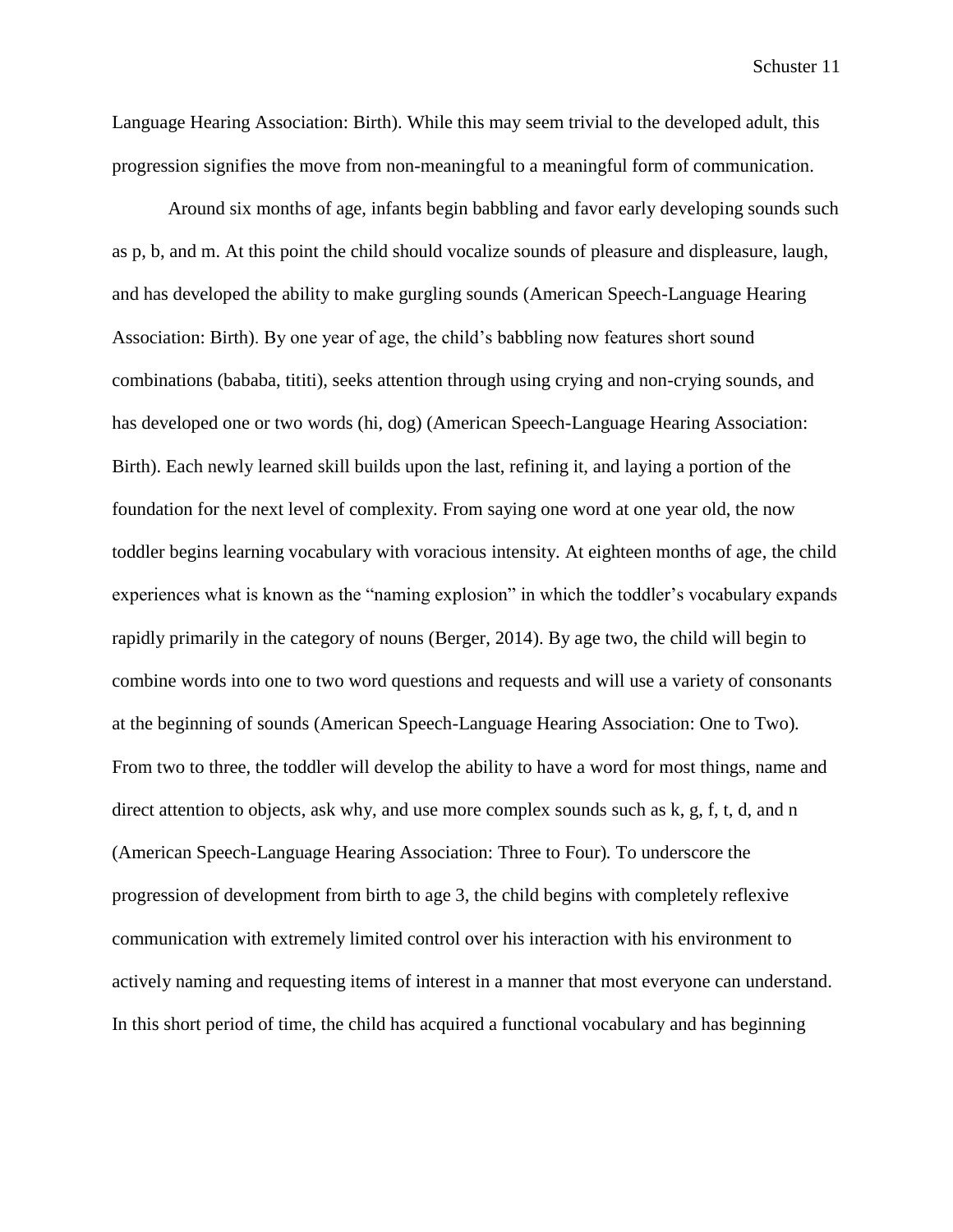utterances that illustrate a preliminary understanding of the deeper concepts of semantics and syntax. It's really quite astounding.

The final area of dramatic change and progression from birth to three exists in the development of the child's gross motor skills. Motor skill development is broken down into two basic categories: gross motor skills- or large movements such as walking- and fine motor skillsor small movements such as the finger movements used to grasp or pick something up (Berger, 2014). As with speech and language, gross and fine motor skills develop in a predictable, progressive sequence. According to Berger, gross motor skills develop in a cephalocaudal and proximodistal direction (Berger, 2014). In other words, gross motor skills develop in a headdown or center-out sequence, in which children first gains control of their heads, then upper bodies, and lastly their legs and feet (Berger, 2014). Much like ASHA, the World Health Organization (WHO) has developed a chart of developmental milestones to be used by medical professionals when assessing appropriate development. According to the WHO, there are six main gross motor milestones: sitting without support, standing with assistance, hands and knees crawling, walking with assistance, standing alone, and walking alone (WHO Multicentre Growth Reference Study Group). Between the ages of four and nine months of age, the infant should reach the first milestone of sitting without support. From there, the child will progress to standing with assistance from approximately five to eleven months of age. At 5 to 13 months of the age, the child is expected to exhibit some form of hand and knees crawling. As muscle strength and brain maturation increase in development, the child will progress to walking with assistance from approximately  $5\frac{1}{2}$  to 13 months of age (WHO Multicentre Growth Reference Study Group). The range continues to broaden with standing alone, which develops and can persist from 6 ½ to nearly 17 ½ months. Finally, from tenderly holding on to their mother's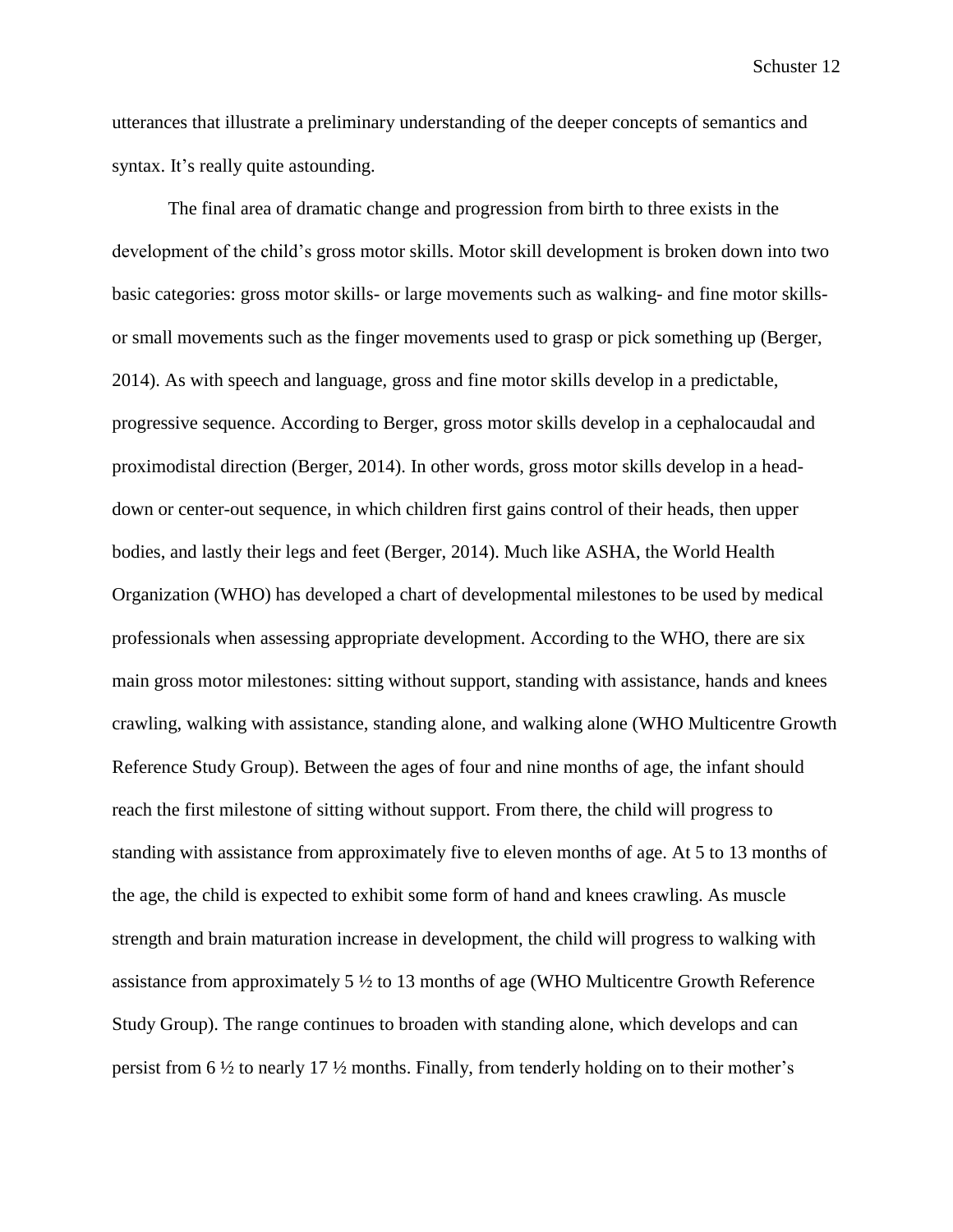hands to standing alone, the toddler is now expected to take those first cautious steps from 8 ½ to 18 months of age. (WHO Multicentre Growth Reference Study Group). Again with motor development, the child begins with little to no control over his/her bodily movements and ends with independently standing and walking. As many parents fondly remember, their child had become mobile. With more control and interest in their environment, mobility allows children to explore and learn in new and exciting ways.

Within the first few years of life, the small child undeniably undergoes a series of changes in terms of brain development, their language abilities, and motor skills. Without prompt and appropriate intervention at this early stage of life, a deficit in any of these developmental areas can lead to negative consequences for the child as he/she continues to grow and develop. For children who have or are at risk for a developmental delay, it is imperative that parents, medical, and early educational professionals alike are aware of these developmental milestones to better assess if a child is progressing normally or if a deficit is present so that appropriate intervention can be administered as soon as possible.

## **Who Benefits from Early Intervention Services and How are these Children Affected?**

#### **The General Population: Who Qualifies for Early Intervention Services**

While most people consider early intervention services to apply to any young child with an area of deficit below the age of five, the federal definition is a bit more stringent in regards to who is eligible to receive services and who is not. The National Early Childhood Technical Assistance Center (NECTAC), a government sponsored program from the Office of Special Education and U.S. Department of Education, states that under federal law individuals who are eligible for services include, "infants and toddlers aged birth to three with developmental delays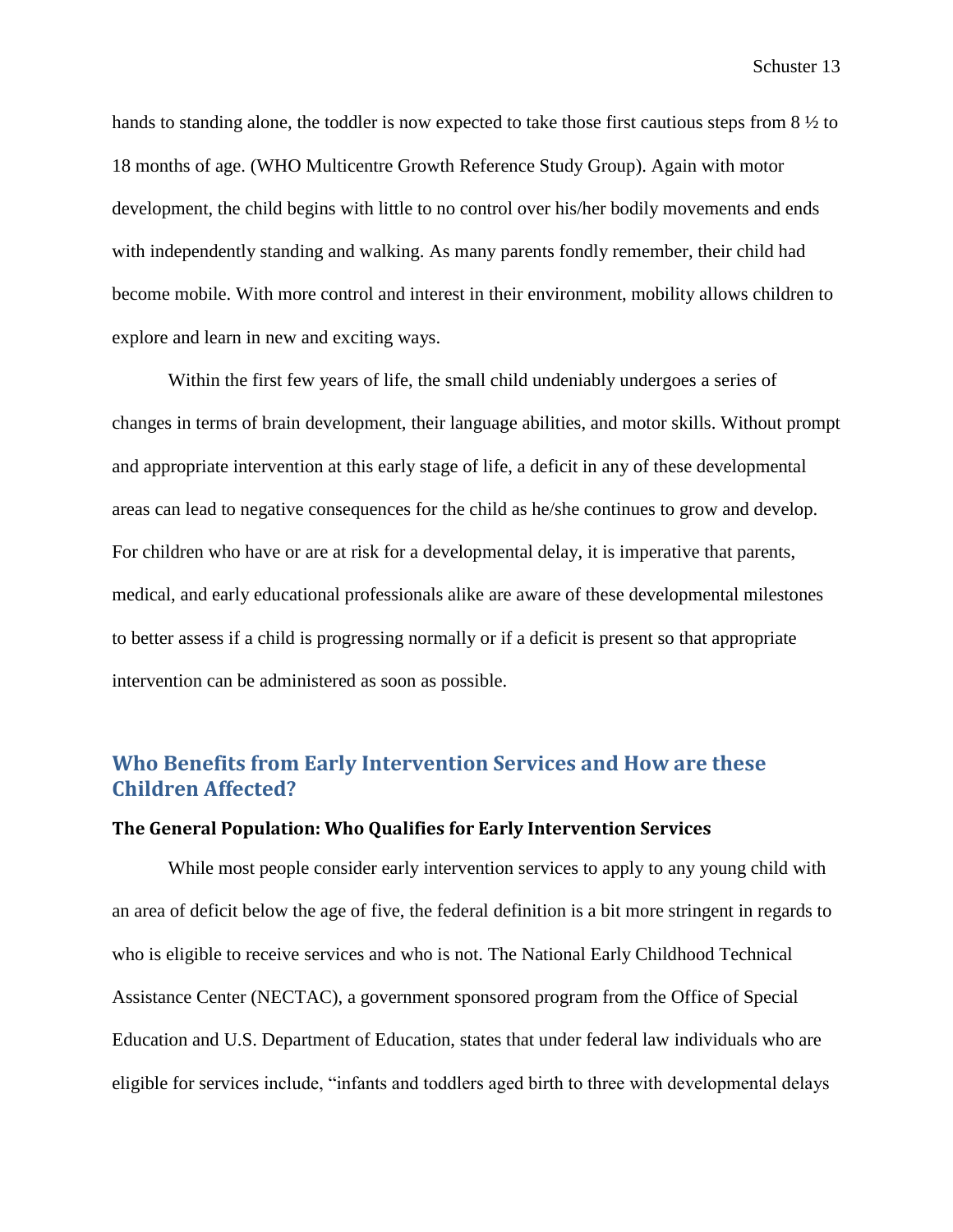or a medical condition likely to lead to developmental delays" (Goode, Diefendorf, & Colgan, 2011). Genetic or chromosomal disorders such as Down Syndrome and Fragile X syndrome or sensory disorders such as vision impairment and deafness are common medical conditions that would place a child at risk for a developmental delay in early childhood (What Puts a Child at Risk). In addition, some states provide early intervention services to children who are considered to be at an increased risk for a developmental delay due to medical factors, and poor environmental or caregiver circumstances (Eile & Ka, 2011). Environmental risk factors that could place a child at an increased likelihood for a developmental delay include exposure to lead, infections, prematurity, severe poverty, poor nutrition and lack of care (What Puts a Child at Risk).

While there is a federal definition that defines the term "developmental delay", states maintain the right to modify that definition if they so choose. The Indiana Department of Education (IDOE) uses the federal definition consistent with the Individuals with Disabilities Education Act (IDEA) by determining the presence of a developmental delay when, "there is a discrepancy of 25% or 2-standard deviations from the mean in one or more developmental domains or a discrepancy of 20% or 1.5-standard deviations from the mean in two or more developmental domains" (U.S. Office of Special Education Programs). According to the Center for Parent Information and Resources, the aforementioned developmental domains would include: physical, cognitive, communication, social or emotional, and adaptive development (Center for Parent Information and Resources). In essence, a developmental delay occurs when a child fails to meet developmental milestones that are expected for that child's chronological age. Typically, the parent is the first person to notice this disparity between the skills of his/her child and age related peers. At this point, it is suggested that the parent talk to child's pediatrician who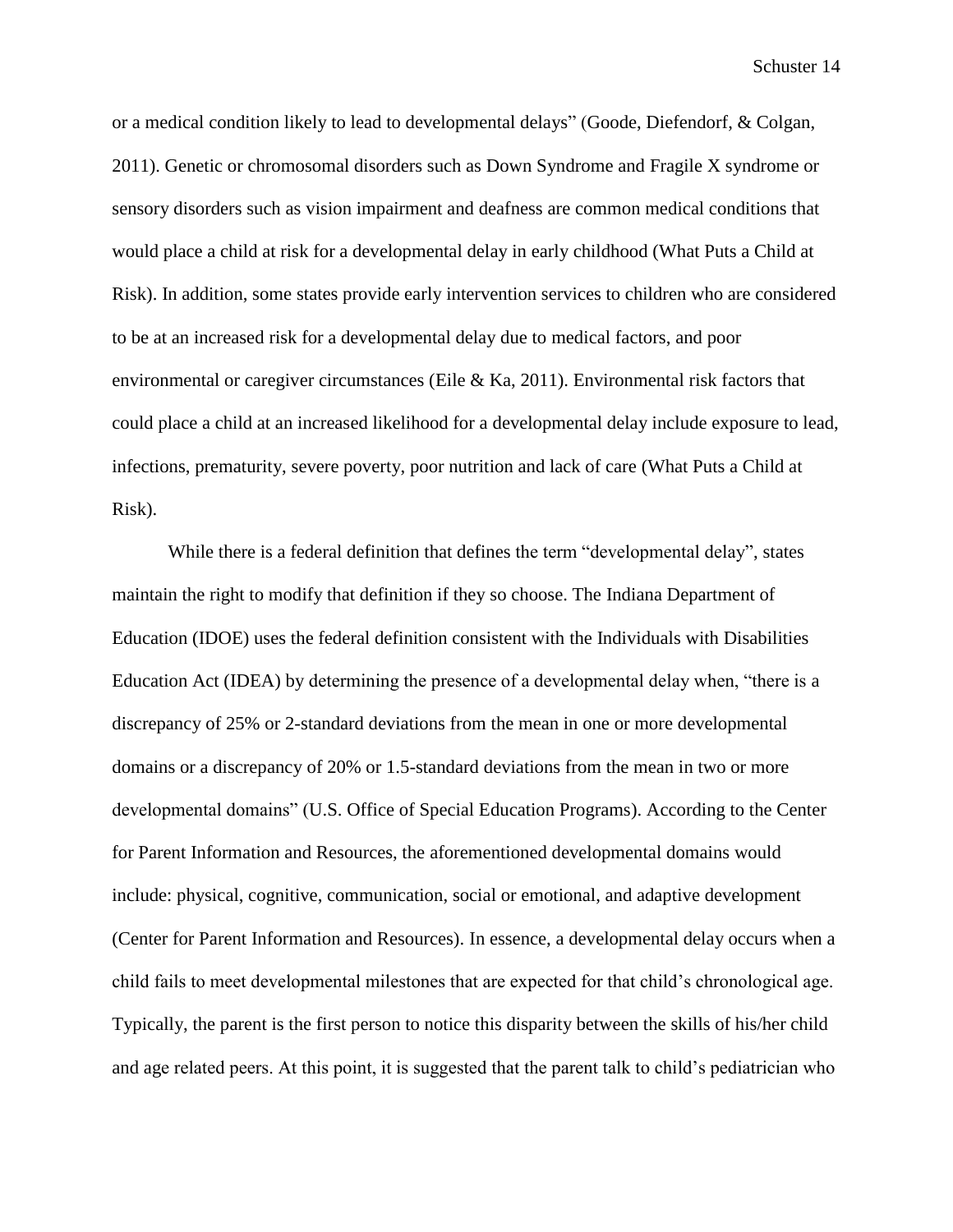will conduct a developmental checklist that will determine whether further assessment is needed (Center for Parent Information and Resources). Should the checklist reveal areas of concern, the pediatrician will refer the child for a more in-depth developmental evaluation used to formulate a detailed profile of the child's strengths and weaknesses. During the evaluation, the child will be compared to normative data derived from his/her age related peers. If the child meets the aforementioned criteria, he/she will then receive a diagnosis of developmentally delayed and will become eligible for early intervention services (Center for Parent Information and Resources).

### **The Impact of a Developmental Delay on Learning and the Provision of Early Intervention Services**

Based on the information presented thus far, it is evident that early intervention services are provided to children who have or are at risk for being developmentally delayed. Yet both definitions fail to elaborate on how the delay may affect the further development and learning of the individual or what services will be provided to him/her to prevent or remediate those negative effects. In response, the areas of Down syndrome, hearing impairment, and poverty will each be discussed in an attempt to provide a more in-depth assessment of the affect a developmental delay has on a child and how early intervention services would impact him/her. In each of these of these instances, the individual would qualify for services in that the child would have an increased likelihood for a developmental delay due to his/her medical or environmental situation.

To begin with, Down syndrome is a chromosomal disorder that tends to affect multiple areas of development. This disorder is also commonly known in the medical community as trisomy 21 due to the presence of three copies of chromosome 21, compared to the usual two (Vinson, 2012). In addition, children with Down syndrome are often easily recognized by their common physical features including almond shaped eyes that slant up, a round, flattened face, a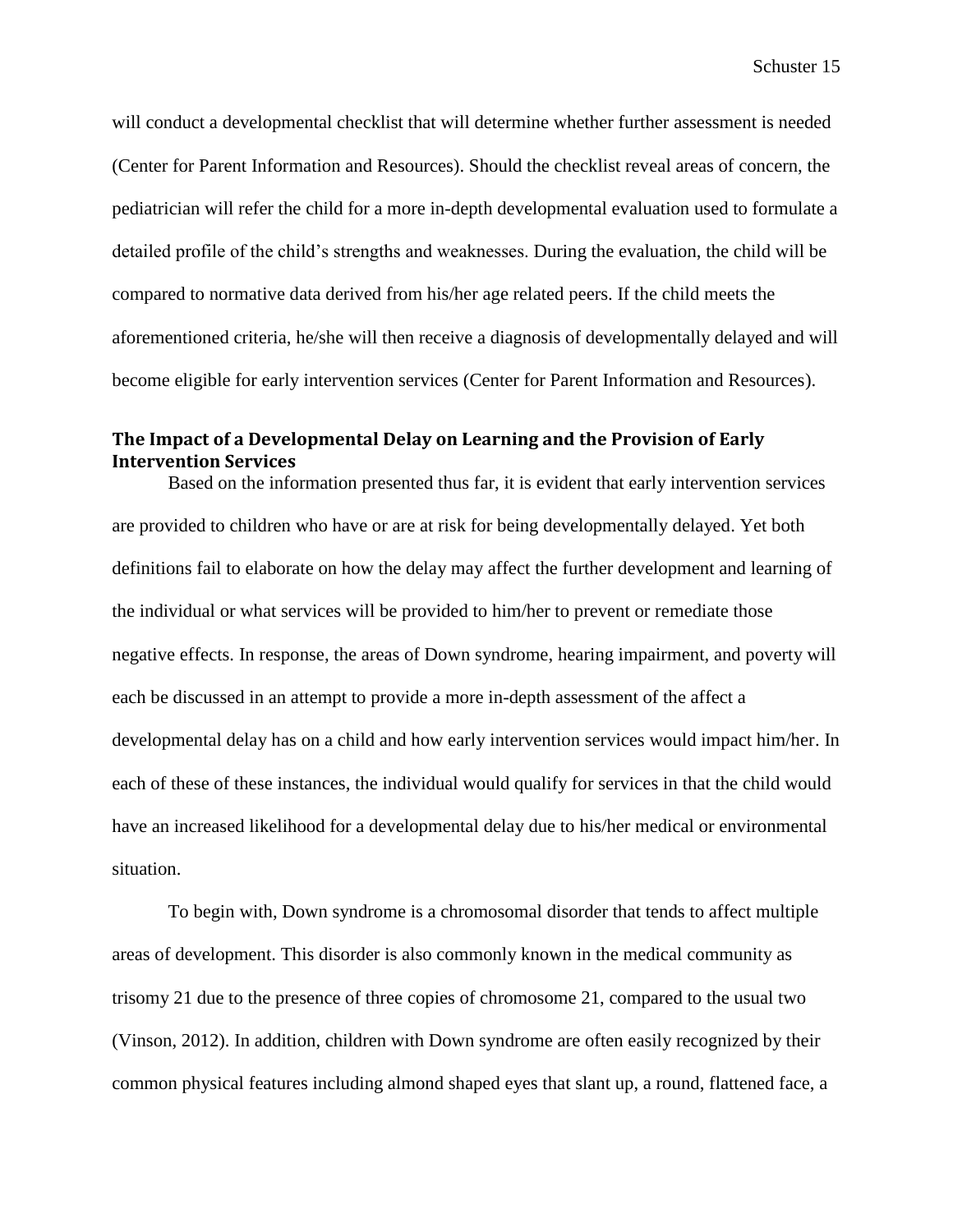short neck, and small ears (Center for Disease Control). Betsy Vinson, author of *Preschool and School-Age Language Disorders*, also notes the presence of prognathism, or a prominent jaw, in addition to a small oral cavity, which can often cause the tongue to protrude out of the mouth (Vinson, 2012). According to the National Institute of Health (NIH), Down syndrome continues to be the most common chromosomal disorder with a prevalence of approximately 1 in every 700 births (U.S. National Library of Medicine).

Because it is so common, medical professionals and early interventionist alike have a certain familiarity with the disorder and are aware of what to anticipate in terms of development. In general, it is expected that children with Down syndrome will experience a developmental delay in the areas of motor, speech, and language development (Vinson, 2012). In essence, these children are impaired not in just one or even two domains of development, as would be needed to qualify for services, but in multiple. In regards to motor development, children with Down syndrome are characterized as both hypotonic and hyporeflexic, meaning that they have both poor muscle tone and a lowered response when the reflexes are stimulated (Vinson, 2012). This deficit in motor skills actively reduces the child's ability and desire to explore his/her surrounding environment, reducing the child's potential for new experiences that are critical for neural development (Vinson, 2012).

In regards to speech and language, the range of deficits broaden. Due to the reduced size of the oral cavity and hypertonic muscles, children with Down syndrome produce a voice characterized as breathy or husky with inconsistent articulation errors (Vinson, 2012). The National Down Syndrome Society (NDSS) further states that most children with this disorder do not produce their first words until 2 or 3 years of age and exhibit a reduced vocabulary (National Down Syndrome Society). While the child's ability to understand language does exceed his/her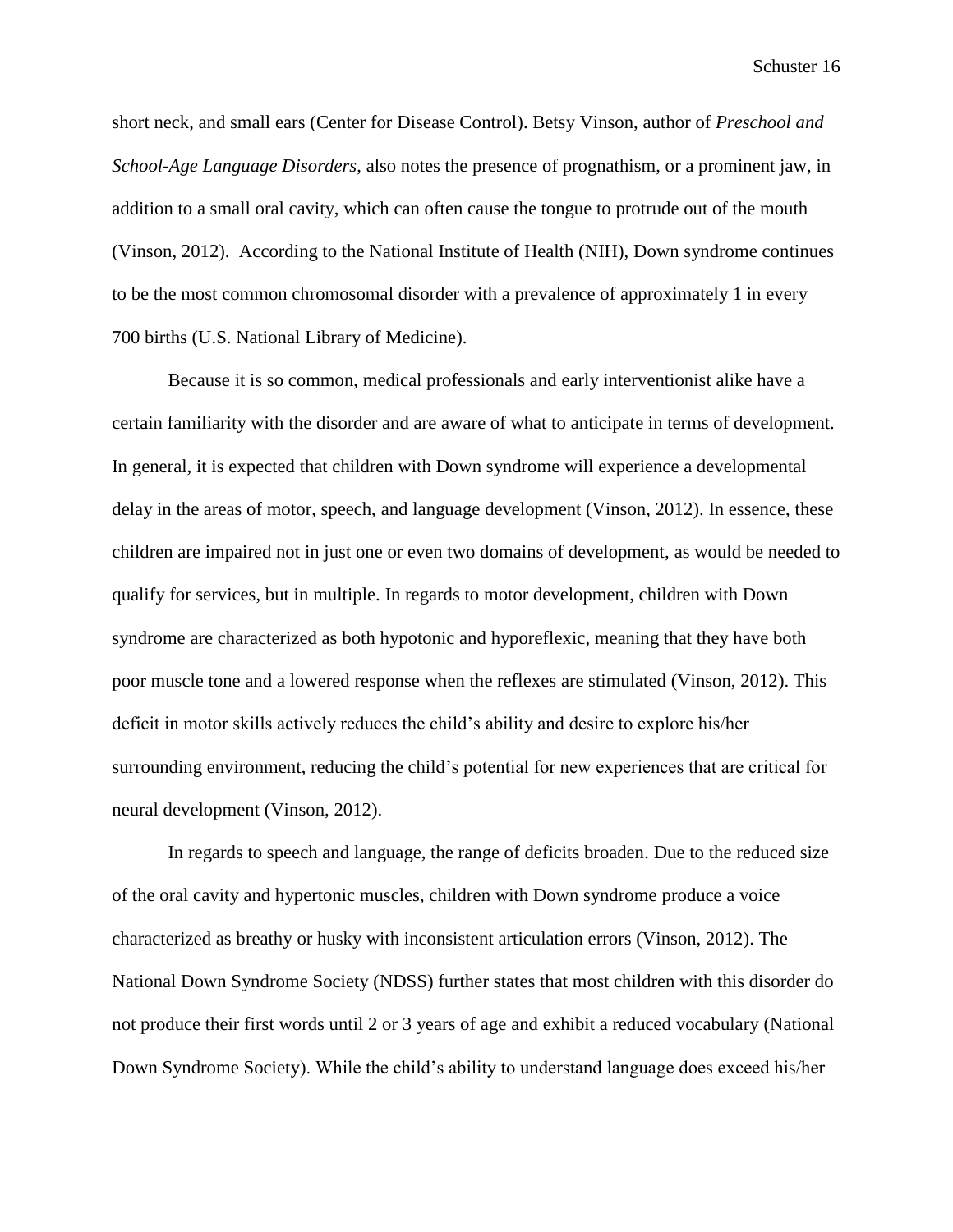ability to produce it, the child is once again not receiving the practice to use and build upon the language skills necessary for not only functional communication, but for later reading as well.

While the deficits for a child with Down syndrome may seem daunting, early intervention services can be administered to this child as a means to combat the negative affects the disorder may have on development. For a child with Down syndrome, a battery of physical, occupational, and speech-language therapy is suggested (National Down Syndrome Society). Physical therapy (PT) would specifically target the deficit in gross motor skills and the characteristic hypertonic muscles. By actively using exercises and activities to strengthen the infant or toddler's muscles, the child will gain mobility sooner, allowing him/her to more actively explore and engage with the environment (National Down Syndrome Society). Occupational therapy (OT), on the other hand, focuses on deficits in fine motor skills and teaches self-independent behaviors. The skills learned would include picking up and grasping toys, stacking blocks, manipulating buttons and knobs, while also teaching how to feed and dress themselves (National Down Syndrome Society). Finally, speech-language therapy would be administered. When beginning therapy, the speech-language pathologist (SLP) most often targets prelinguistic skills such as the ability to imitate sounds, auditory skills such as listening to music or speech sounds, and oral-motor activities that involve using the tongue or lips to stimulate the child's receptive language abilities even before he/she may say his/her first words (National Down Syndrome Society). With the provision of early intervention services, each area of deficit for this child can be assessed, targeted, and monitored throughout early childhood. Despite the negative effects that the delay may produce, early intervention services can actively work to remediate and reduce their effects on later development and growth.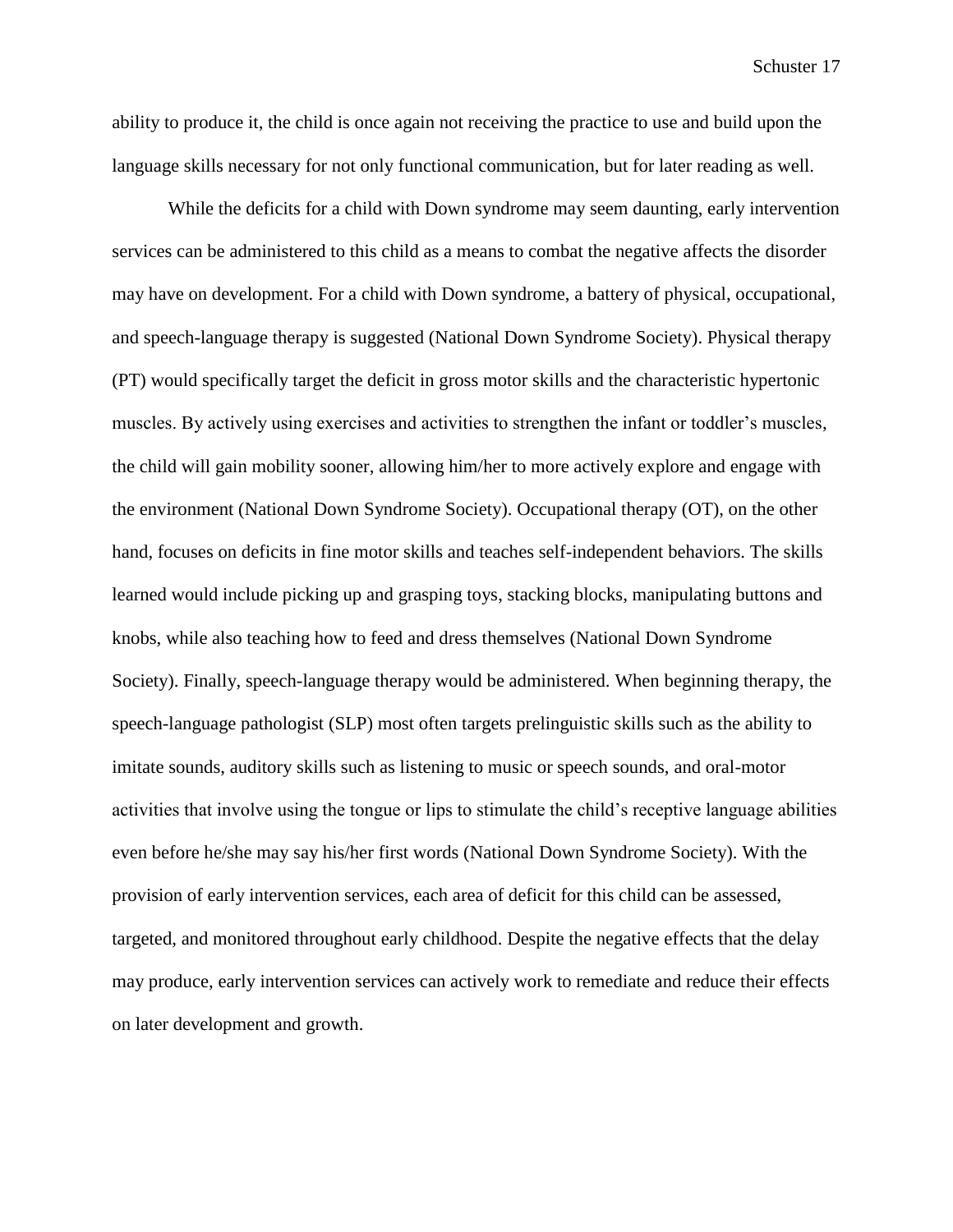Another individual who would be considered at risk for a developmental delay would be a child who has a hearing impairment. In terms of definitions, ASHA describes a hearing disorder as, "the result of impaired auditory sensitivity of the physiological auditory system" (American Speech-Language Hearing Association: Hearing Loss). Note that this definition specifies that it is a physiological impairment, meaning that it has to do with the specific structures of the ear – inner, middle, or outer- and how they transmit auditory information to the brain. This is what qualifies the impairment as sensory. A disorder in which the child has difficulty perceiving the auditory information such as in Central Auditory Processing Disorder (CAPD), would not be considered a hearing impairment, but rather fall under the psychoacoustic category. Individuals are further categorized as deaf or hard of hearing depending upon the type, degree, and configuration of the loss (American Speech-Language Hearing Association: Hearing Loss).

In regards to the effect on development, the degree of hearing loss and the age at which the child becomes hearing impaired are extremely important (Vinson, 2012). In relation to the development of speech and language, children who are prelingually deaf, or acquire a hearing loss before developing language, are at an increased risk for severe language disorders depending on the degree of loss (Vinson, 2012). In essence, the greater the degree of loss, the less language the child hears and subsequently uses, and the greater the impact on development (Vinson, 2012). More specifically, ASHA outlines a set of three primary areas that impact children with a hearing loss. The first of which is concerning the development of adequate vocabulary. For children with a hearing loss, the development of vocabulary is slower and tends to consist primarily of concrete words whereas multiple meaning words and abstract concepts prove to be areas of deficit and struggle (American Speech-Language Hearing Association: Hearing Loss).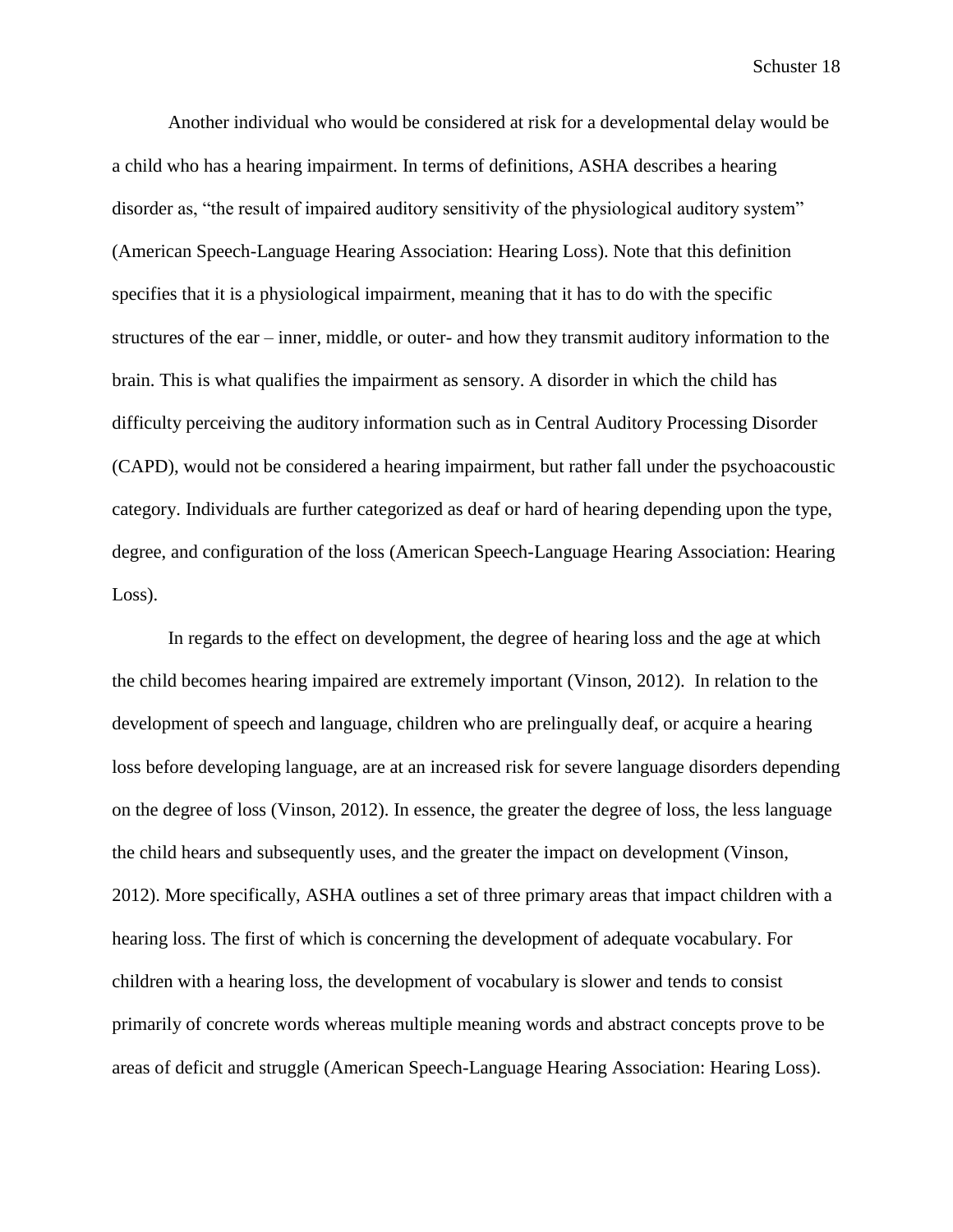In addition to vocabulary, the child's sentence structure is also impaired. Often times children with a hearing loss struggle to hear the final consonants of words such as –ed and –s that often serve as grammatical markers in language, leading to miscommunication in speech and the misuse of plurals, verb tense, and possessives (American Speech-Language Hearing Association: Hearing Loss). In regards to verbal expression, children with hearing deficits may be difficult to understand due to poor stress, intonation, and rate of speaking. In addition, a child with a hearing disorder may not be able to hear the following sounds: "s," "sh," "f," "t," and "k" and further do not use them while speaking, again decreasing his/her level of intelligibility (American Speech-Language Hearing Association: Hearing Loss).

If severe deficits in speech and language are not enough to underscore the need for early intervention services for the deaf hard of hearing population, research has proven that on average, students with a hearing loss achieve one to four grade levels lower than their peers with normal hearing, unless early intervention services are received (American Speech-Language Hearing Association: Hearing Loss). Furthermore, the timing of these services is imperative. A research study conducted by Pat Moeller in 2000 specifically assessed the relationship between age of enrollment in early intervention programs and language outcomes in children who are deaf hard of hearing by age 5. The vocabulary skills of 112 hearing impaired children were evaluated using the Peabody Picture Vocabulary Test and Preschool Language Assessment Instrument. Moeller concluded that children who were enrolled the earliest achieved higher vocabulary and verbal reasoning scores than did their later enrolled peers (Moeller, 5-6). In addition, regardless of the degree of loss, "early-enrolled children achieved scores on these measures that approximated those of their hearing peers" (Moeller, 2000). The National Early Childhood Technical Assistance Center (Eile & Ka, 2011) supports her findings, stating that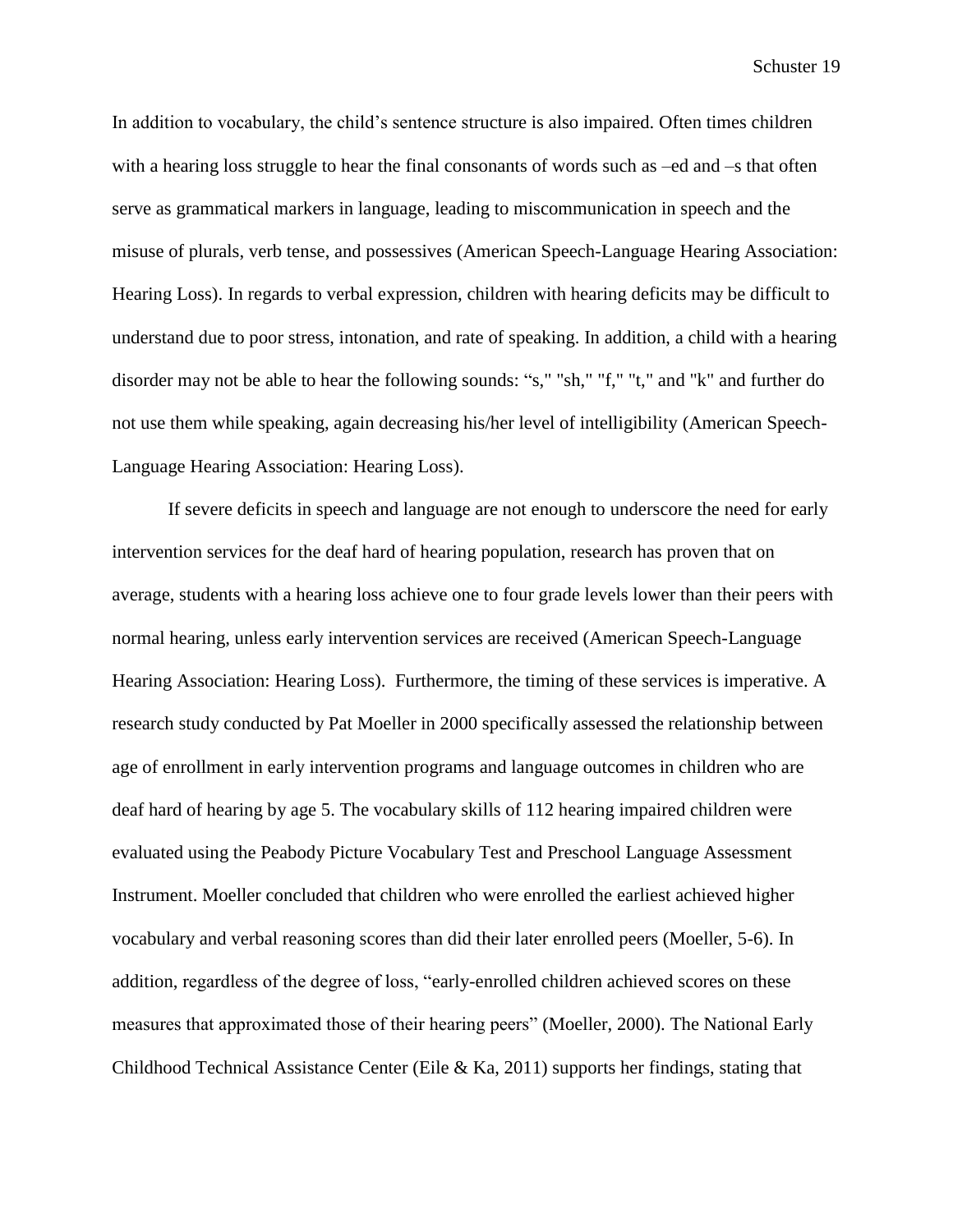children who received services within the first year of life are proven to develop language skills within normal limits by age 5 (Eile & Ka, 2011). Despite the degree of loss, the use of early intervention services early in life proved to remediate one of the largest areas of deficit for children who are deaf hard of hearing. Quite simply, the earlier the child is enrolled and begins receiving services, the less impact the disorder will have on development.

Much like with Down syndrome, children with a hearing loss also receive a multidisciplinary team that aims to meet the individual needs of the child and family when receiving early intervention services. According to Boys Town National Research Hospital, the multidisciplinary team for the deaf hard of hearing child is comprised of the audiologist, an infant/family specialist, speech-language therapist, and a primary care physician (Boys Town Research Hospital). The role of the audiologist in early intervention is to assess and monitor the amount of residual hearing the infant or toddler has, determine whether amplification devices are needed, fit the child for hearing aids, provide information and services regarding cochlear implants, and field parental concerns (Boys Town Research Hospital). The infant/family specialist, on the other hand, is a specially trained professional who has extensive knowledge about hearing loss including how to read an audiogram, how to fit and troubleshoot problems with hearing aids, information regarding speech-language development in children with a hearing impairment, and most importantly, how to relay and explain this information to the parents (Boys Town Research Hospital). Their primary purpose is to work with the parents to educate them on concepts related to hearing loss, their role in increasing the child's outcomes, in addition to helping facilitate the best environment for stimulating learning and growth in the young toddler (Boys Town Research Hospital). Next is the speech-language pathologist, who would more than likely have specific training in aural habilitation. The speech-language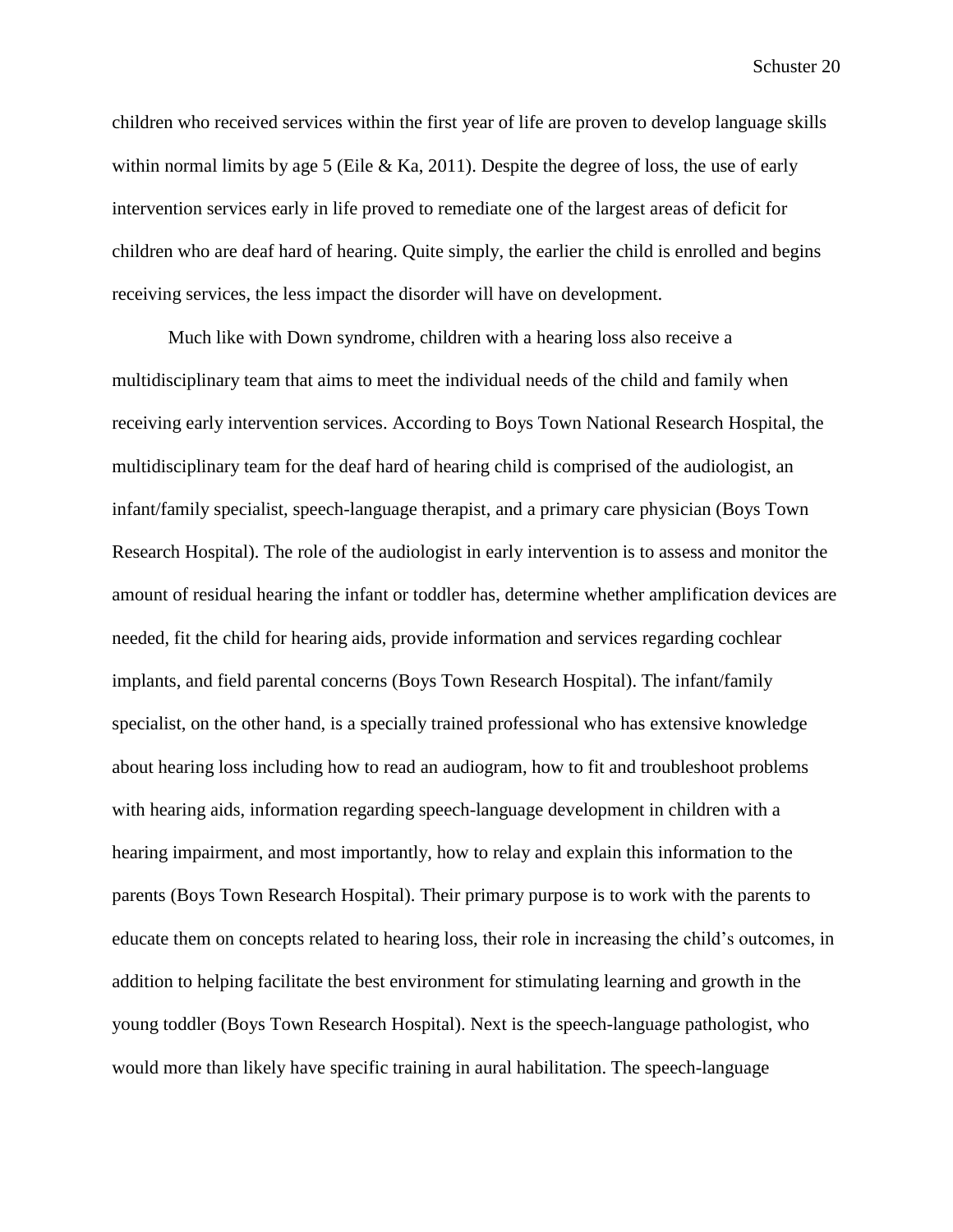pathologist would work one-on-one with the client on such aspects as the auditory discrimination of sounds (Ex. "p" versus "b"), lip reading, noticing when sounds start and end, and aspects of language such as building vocabulary, and the appropriate use of verb tense and possessives (Boys Town Research Hospital). The final member of the multidisciplinary team would be the child's primary care physician. While the physician would not intervene directly with the child like the SLP or infant/family specialist, he/she would still provide key information concerning appropriate development and the in general health of the child. On a more important note, the primary physician is also the person who would sign-off any referrals (as to the audiologist) or for any early intervention services the child may need (Boys Town Research Hospital). With the help of each member of the team, the child with a hearing loss will be able to receive early and consistent intervention allowing him/her better overcome the delays and obstacles set before him, meeting the developmental milestones of age related peers, and reducing the potential for academic difficulties.

The final and last example of the affect a developmental delay may have on a child and the impact of early intervention services is concerned not with a medical disorder such as Down syndrome or hearing loss, but rather with the environmental factor of poverty. The U.S. census defines the threshold for poverty as, "the minimal income necessary to pay for food, shelter, and clothing that meet the basic needs for healthy living" (Nwokah, Hsu, & Gulker, 2013). To better illustrate what that means, according to the poverty guidelines set by the Department of Health and Human Services, a family of five that receives a yearly income at or below \$28,410 would considered to be in poverty (U.S. Department of Health and Human Services).

In regards to being eligible for services, children in poverty would fall under the "at risk" category for a developmental delay. As mentioned earlier, because these children do not have a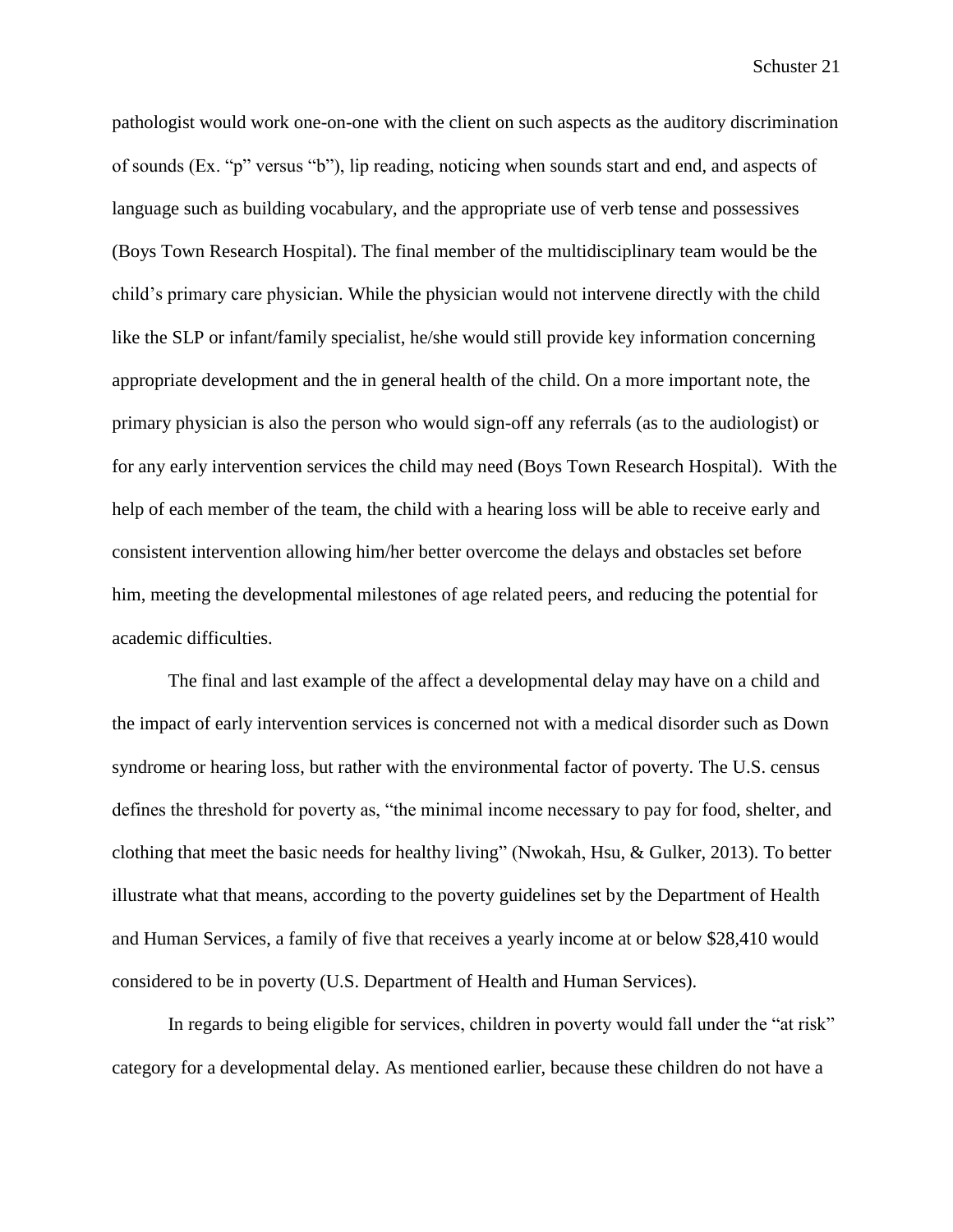medical condition that would increase the likelihood of a delay, it is not covered under federal law and it is up to the state legislature to decide whether or not to provide early intervention services to these individuals. Should the states choose not to, despite consistent research identifying cognitive and behavioral deficits in children from impoverished households, children must first be diagnosed with having a developmental delay before services are administered. In other words, preventative measures to stimulate learning and growth are not allotted until the developmental delay is already present, despite the ever growing list of potential risk factors and deficits for children in poverty. To begin with, infants born to parents in poverty have a higher frequency of being premature or are of low birth weight (Brooks-Gunn & Duncan, 1997). The problem of low birth weight should not be trivialized considering that it increases the likelihood that a child will have physical, cognitive, and socio-emotional health problem in both childhood and adolescence ((Brooks-Gunn & Duncan, 1997). Moreover, a series of academic difficulties have a higher prevalence in children of low birth weight including, "serious physical disabilities, grade repetition, learning disabilities…lower levels of intelligence, and of lower math and reading achievement" in addition to being the primary risk factor in infant death (Brooks-Gunn & Duncan, 1997). Furthermore, infants and toddlers of impoverished backgrounds maintain an increased chance of being exposed to environmental toxins such as lead poisoning, a known factor in causing a myriad of health problems including developmental delays, stunted growth, hearing loss, and impaired blood production (Brooks-Gunn & Duncan, 1997). Due to limited child-parent interactions, children who live in impoverished homes are not as exposed to as many words in connected speech, books, or opportunities to explore and play with language leading to reduced vocabulary and syntax (Vinson, 2012). To further underscore the need for preventative early intervention services, data taken from the National Longitudinal Survey of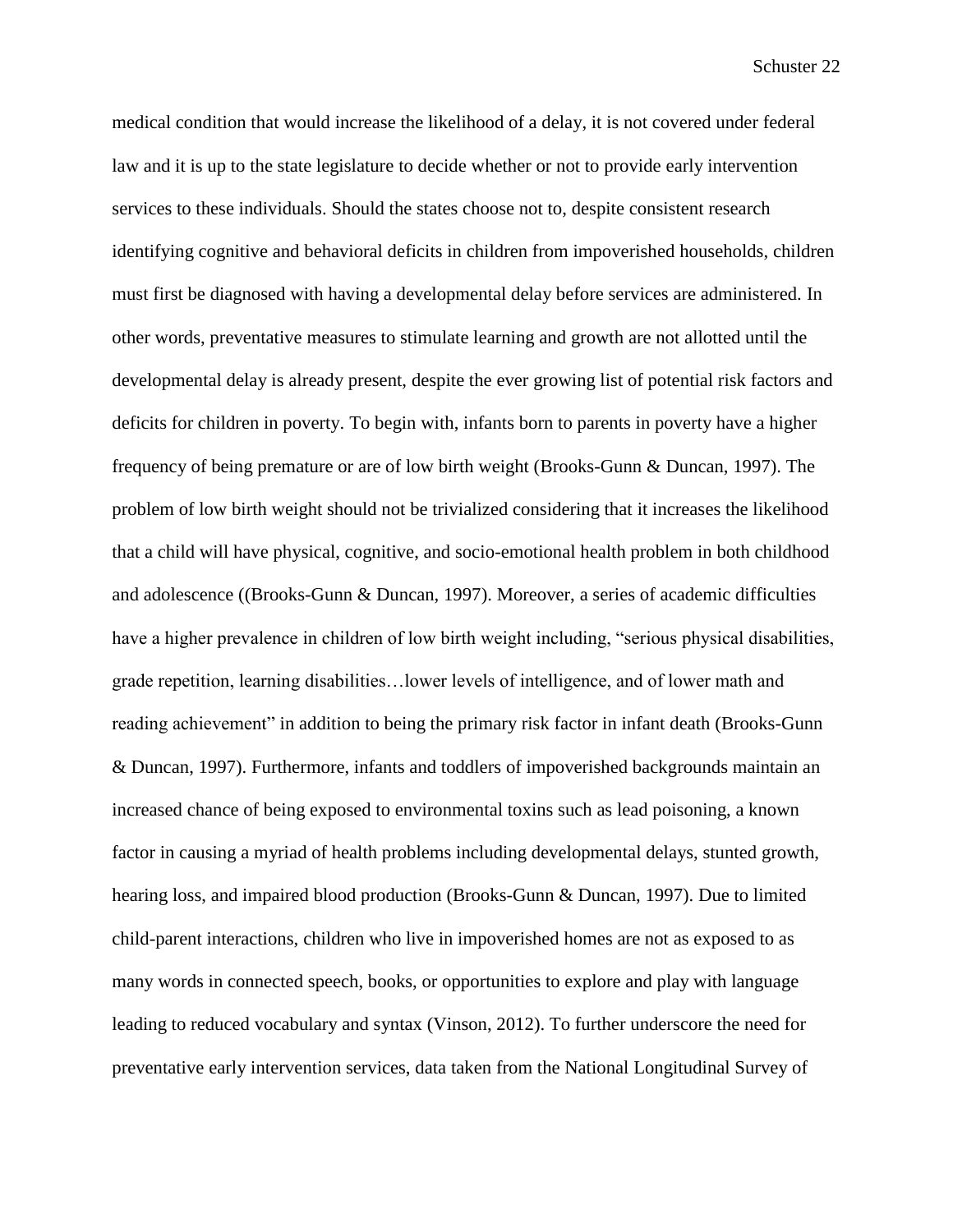Youth (NLSY) and the Infant Health and Development Program (IHDP) reveal that children living below the poverty line are 1.3 times more likely than their non-impoverished peers to experience learning disabilities and delays (Brooks-Gunn & Duncan, 1997). In essence, these children are considered at risk for a reason. It is evident that the probability for serious delays in development and overall cognitive ability are high in infants and children who come from impoverished backgrounds. Instead of waiting for the child to experience a delay in development and stunts in learning in which he/she has already fallen behind, it would be better to recognize the risk associated with being a child born to an impoverished family by intervening early as a means to reduce the potential for cognitive deficits later in life.

In terms of administering services to at risk children, early interventionists use a variety of delivery models that are heavily dependent on both the family and the child's needs. The most common service delivery models are the center based early childhood development programs known as Head Start and Early Head Start. The goal of center based programs is to close the achievement gap between children from disadvantaged and non-disadvantaged backgrounds and to encourage school readiness upon entering formal education (Anderson et al., 2003). For the context of this paper, Early Head Start will be examined in that it serves pregnant women, infants, and toddlers and are available to the family until the age of 3, the upper limit for early intervention services (Office of Head Start). Services are provided for at least 6 hours a day and range from providing education to parents about proper pre- and postnatal care, developmental milestones and what to expect, how to provide a stimulating environment for the child, to a more structured preschool or daycare like setting in which early childhood development teachers use curriculum to guide learning and provide new experiences to the children in the classroom (Office of Head Start). Effective early childhood curriculum focuses on the development of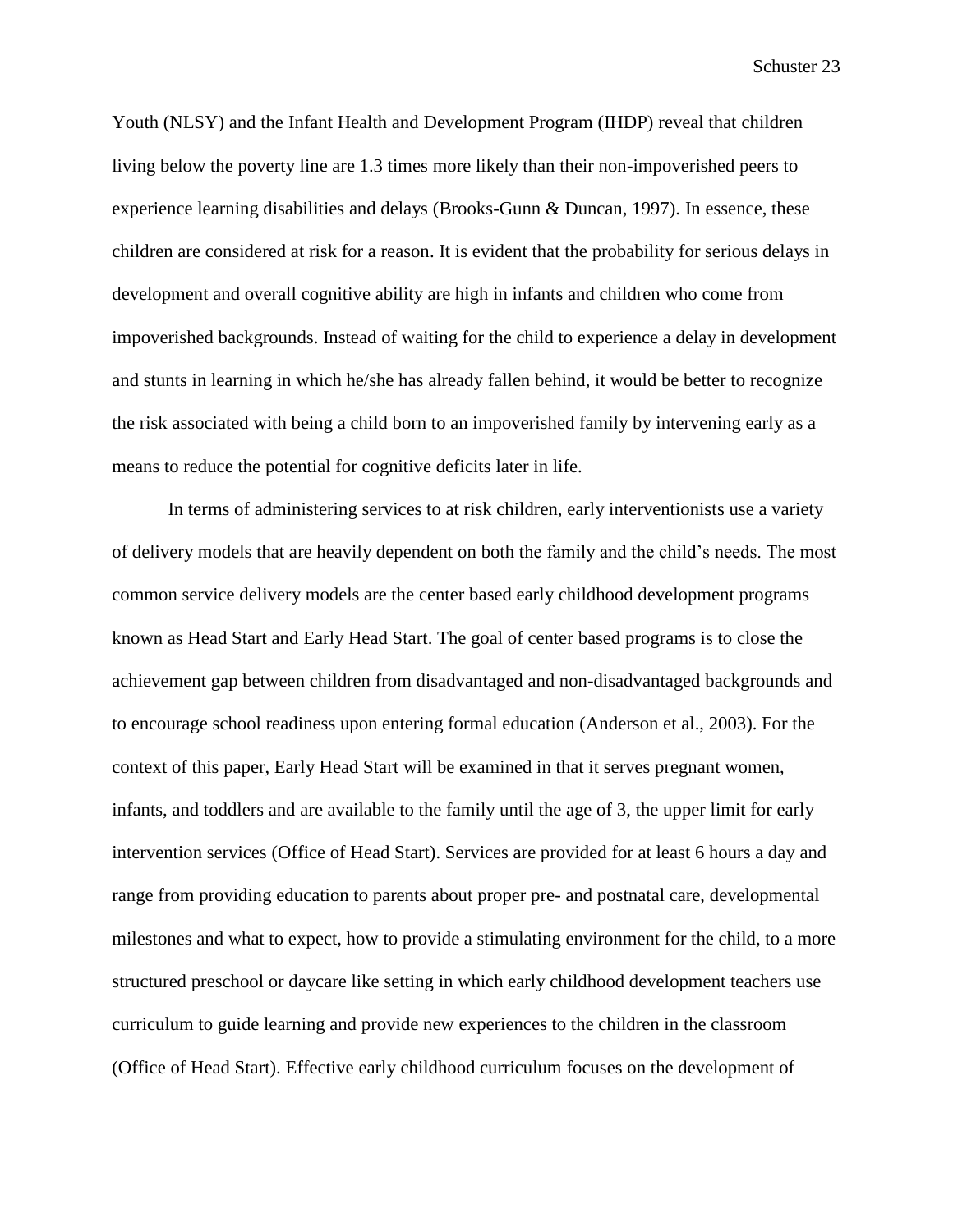social/emotional, language, cognitive, fine and gross motor, and self-help skills and are taught by certified early education teachers and corresponding paraprofessional support (Katz, Ullery, Lederman, 2014). When delivering services, children may engage in small group activities such as doing art or through symbolic play as well as more specific activities designed to meet the needs of the individual toddlers (Katz, Ullery, Lederman, 2014). For example, if a child exhibited a difficulty with fine motor skills, perhaps drawing or an activity that uses buttons or snaps would be incorporated into the day's activities. Through Early Head Start, special services – PT, SLP, OT- are provided as needed (Office of Head Start). A meal and snack is also provided through the Department of Health's Free and Reduced Cost Childcare Meal Program (Katz, Ullery, Lederman, 2014). Early intervention programs like Early Head Start provide disadvantaged and at risk children with the opportunity to learn and experience new things in a safe environment. By intervening early, children in poverty are being stimulated sooner and are receiving direct instruction from professionals, providing them with the same opportunities for academic and social achievement as their non-disadvantaged peers.

## **Does Early Intervention Affect the Individual Long-Term?**

Recall that the ultimate purpose of early intervention services is to first minimize the effects of a potential developmental delay and secondly to reduce educational costs by reducing the need for special education services as children enter grade school (Goode, Diefendorf, & Colgan, 2011). That being noted, a very limited amount of research has been conducted in regards to taking that next step forward in assessing how early intervention services affect the outcomes of the individual not only as he/she progress through school, but into adulthood as well. Ideally, the services provided to infants and toddlers who have or were at risk for a developmental delay would positively affect the outcomes of these now adults in comparison to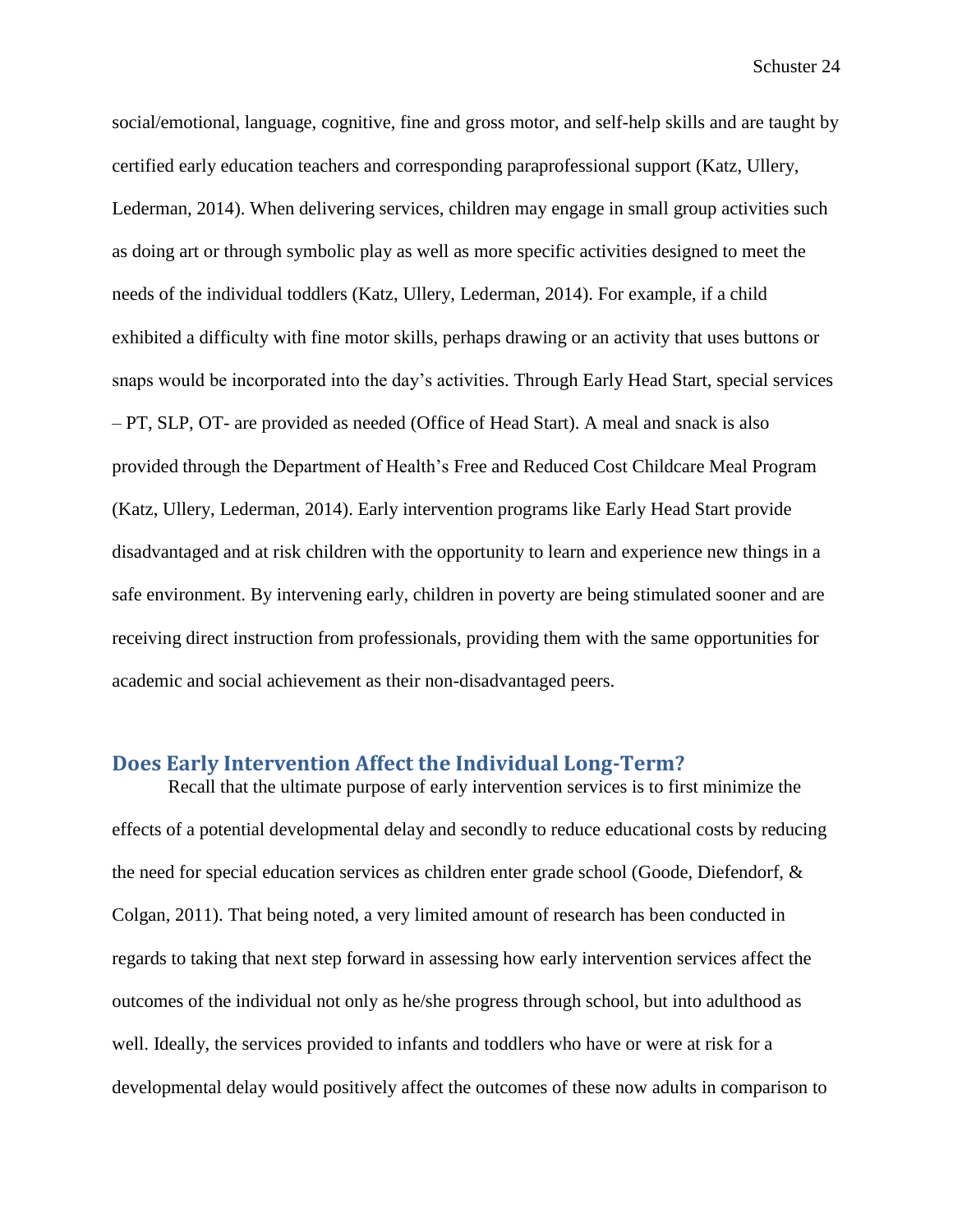their age-related peers who did not receive intervention services. When examining the long-term gains of early intervention programs there are two primary studies that best delineate the efficacy of early intervention services: the HighScope Perry Preschool Project, and the Carolina Abecedarian Project.

In short, the HighScope Perry Preschool Project is a longitudinal study beginning in 1962 and continuing today that assesses the effect that early intervention services have had on the outcomes of children considered to be at risk for a developmental delay and later school failure (HighScope Educational Research Foundation). From 1962-1967, 123 children ages 3 and 4 were randomly divided up into 2 groups: one that received a high quality preschool program and a control group that did not receive any preschool. Throughout their formal education, the participants were followed and data was taken periodically throughout different stages in their lives. The most recent phase of the study was conducted from 2002-2007 when the participants turned 40 years of age. 97% of the participants were still living and were interviewed at this time. Over time, additional information concerning the participant's school, social services, and arrest records were obtained. The results of the study were clear: participants who were enrolled in the preschool program, "had higher earnings, were more likely to hold a job, had committed fewer crimes, and were more likely to have graduated from high school than adults who did not have preschool" (HighScope Educational Research Foundation). Quite simply, being exposed to an educational environment earlier in life had a lasting effect on the individual who was once at risk for delays.

The Carolina Abecedarian Project yielded similar results. Initially developed by Craig T. Ramey, the Abecedarian Project aimed to assess whether or not early childhood education produced a lasting effect on both infants and toddlers who had developmental delays or who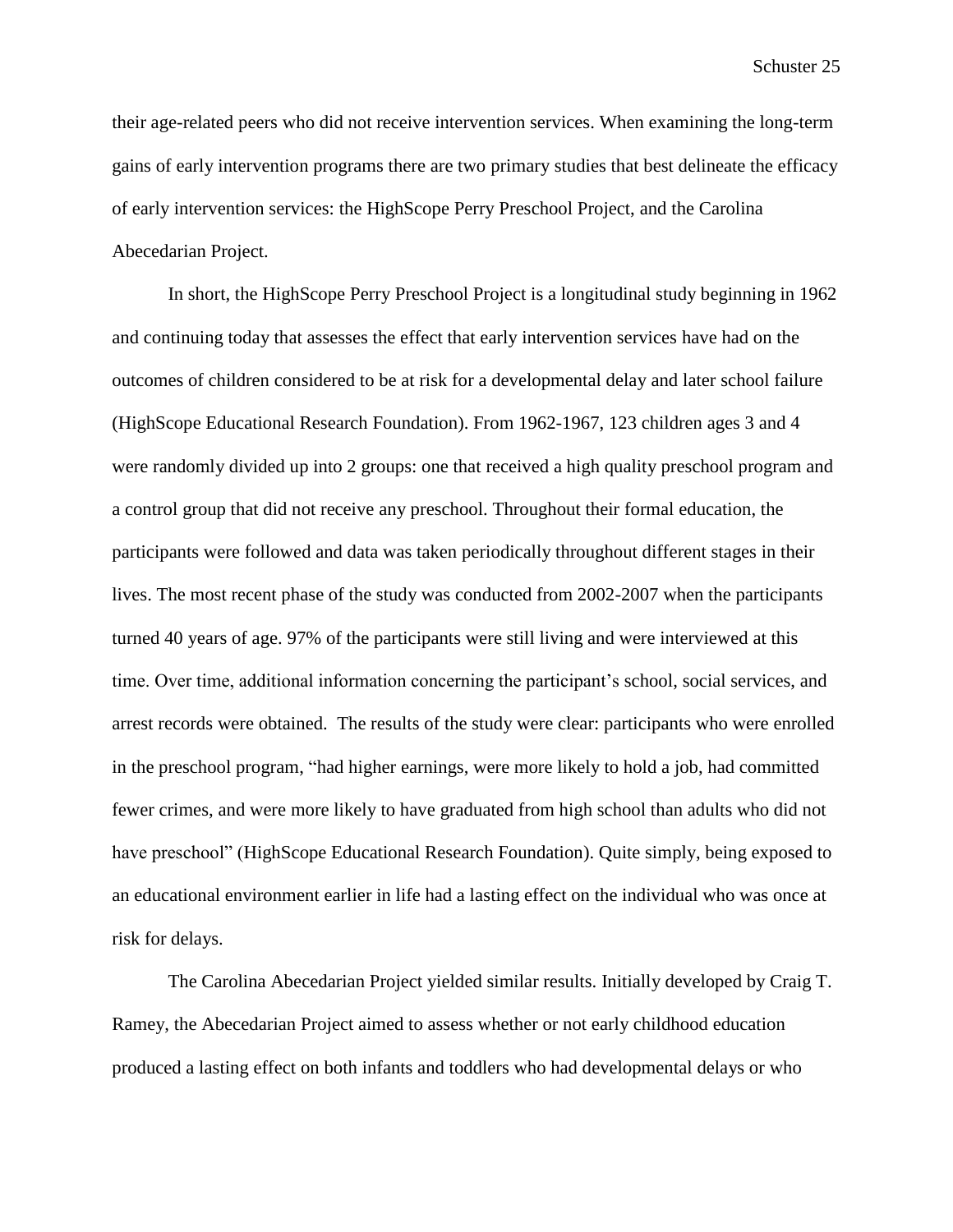were considered at risk for developmental delays due to poverty (Abecedarian). Much like the Perry Preschool Project, from 1972 to 1977, 111 children from Orange County, NC were randomly divided into 2 groups: one that received preschool and one that did not. Unlike the Perry Preschool Project, in this study early childhood education services were provided to children ages birth to five (The Carolina Abecedarian Project). From here, the "Abecedarian Approach" was implemented in which the areas of language development, conversational reading, enriched caregiving, and LearningGames were integrated into the curriculum and taught by qualified teachers. The LearningGames were used to create what Ramey described as a, "playful back-and-forth exchange between the adult and child" to facilitate a more relaxed yet involved style of teaching (The Carolina Abecedarian Project). Researchers monitored the child's growth throughout the 5 years in the early education center and continued to conduct a series of follow-up studies at ages 8, 12, 15, 21, 30, and 35. At age 15, children who had received Abecedarian intervention scored higher on achievement tests in both math and reading, in addition to maintaining higher I.Q. scores than the control group (The Carolina Abecedarian Project). In addition, researchers found that the intervention group "had lower levels of grade retention and fewer placements in special education classes" than their nonintervention peers (The Carolina Abecedarian Project). Fifteen years later, both groups were interviewed again. At this point in time, the intervention group was more likely to hold a bachelor's degree, delay parenthood, and hold a job in comparison to the control group (The Carolina Abecedarian Project).

In both studies, early intervention practices appeared to have played a definitive role in affecting the positive outcomes for youth academically and economically. Notice that both studies were longitudinal, studying participant's behavior and the effect of early intervention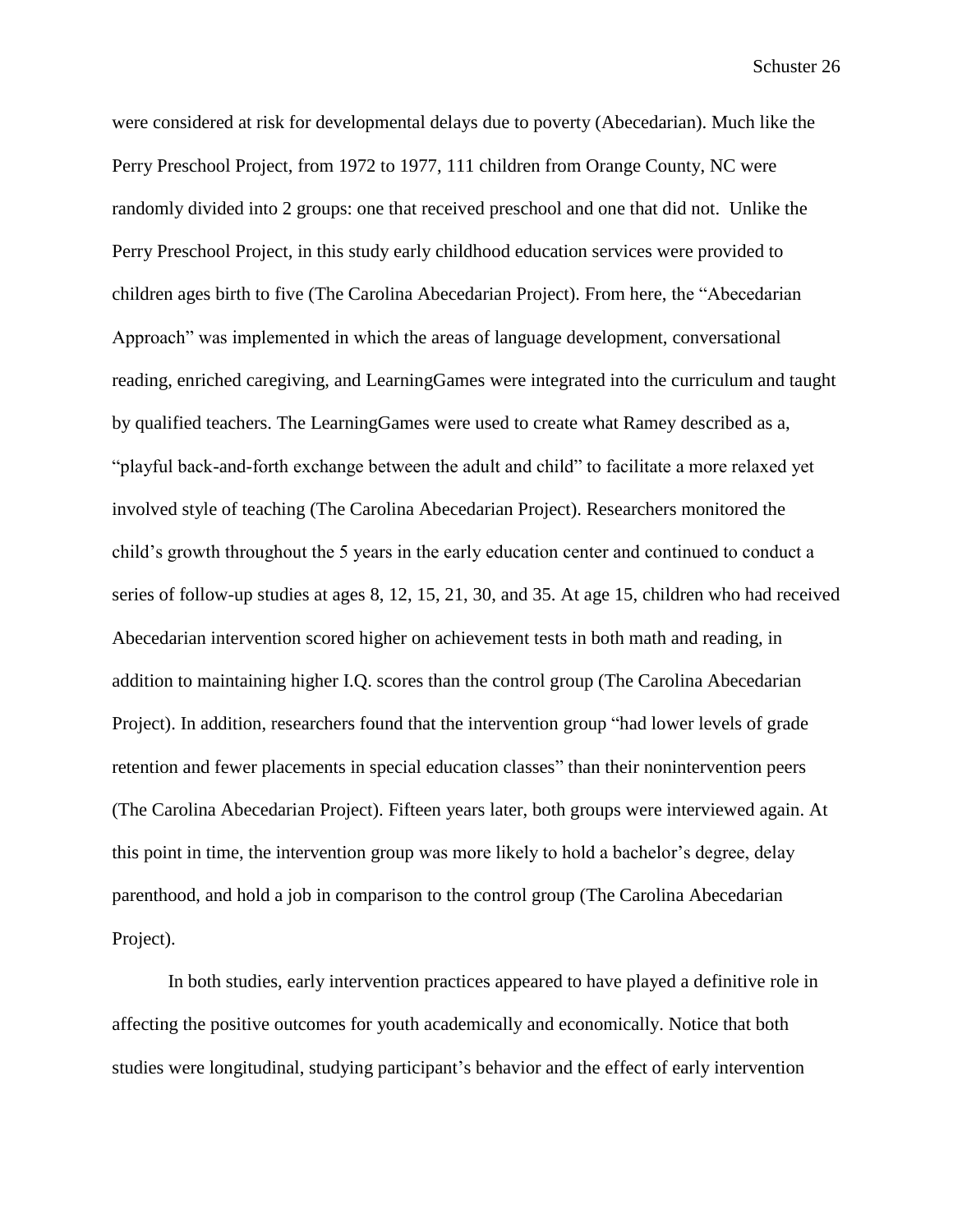over an extended period of time in comparison to most studies who measure the efficacy of many programs at age five. By being a longitudinal study, this gives researchers a more holistic perspective on the effect on the individual's overall well-being, not just academic performance. In addition, both studies were divided randomly allowing for the direct comparison of participants in the control and intervention group. That being said, in both studies children who received the early education programs consistently received more positive outcomes than nonintervention peers. For example, in both studies participants in the intervention group were more likely to graduate from high school and to hold a job in comparison to their age-related nonintervention peers. While the goal of early intervention services may be to reduce the effects of a developmental delay on the child's academic performance, their impact reaches much farther, positively influencing aspects of the child's life educators never imagined.

# Conclusion

### **Introductory Section**

It is clear that early intervention services have a positive impact on children who have or are at risk for a developmental delay. Throughout this essay, it has been proven not only that early intervention services are needed early in life at a time in which the infant and toddler is experiencing dynamic change, but also that through consistent, individualized instruction intended to address the child's areas of deficits, that he/she can essentially overcome the negative effects the delay initially posed. Based on the information presented, it is now apparent that early intervention services are not only needed but also have a powerful impact on the lives of the individual receiving those services.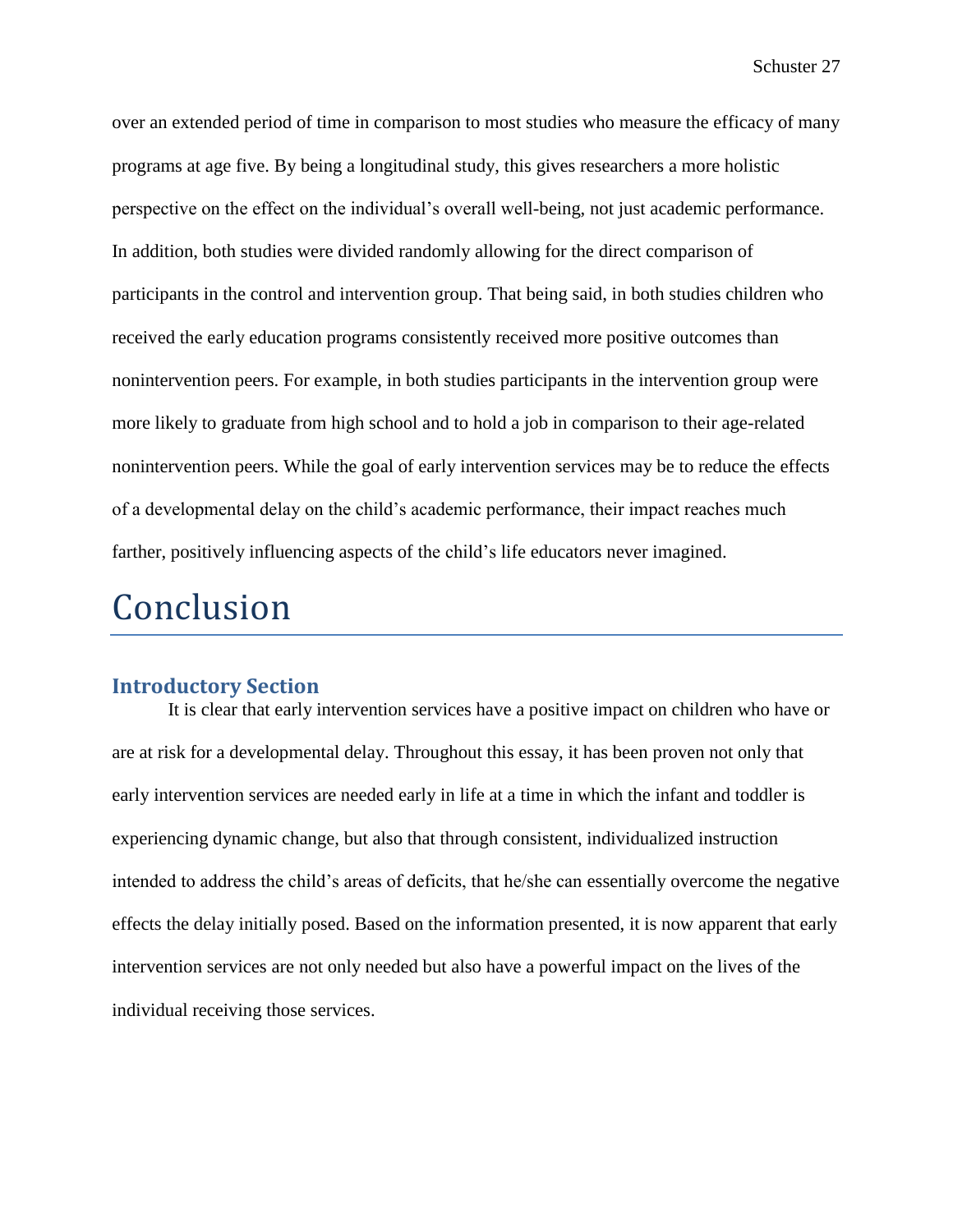#### **Summary of findings**

It was initially discovered that ages birth to three is a critical time for development characterized by a series of developmental milestones that parents as well as medical and educational professionals use to assess the developmental growth of the child. Neurologically, the infant experiences a period of extensive synapse and dendrite growth followed by a period of pruning. This period of growth and pruning is heavily dependent upon the experiences of the child in which every new experience creates a new neural connection that will not be pruned. It is a general goal of early interventionist to provide a stimulating environment to children in which they are motivated to explore and experience new things to enhance neurological development. In regards to speech and language, children progress from extremely reflexive communication such as crying to relay wants and needs to formulating two word utterances and maintaining a rudimentary understanding of semantic and syntactic rules. In terms of fine and gross motor skills, children develop in head-down and center out progression, first maintaining control of the head and neck and working down and out to the extremities of the arms and legs. In regards to early intervention, each of these areas would be specifically assessed and targeted, depending on the child's deficits and needs. Intervention is imperative in this stage of development because the skills learned here provide the foundation for all other learning.

When determining one's eligibility for services, infants and toddlers birth to age three who have or are at risk for a developmental delay due to a medical disorder are qualified to receive services. A separate category exists for children who are considered to be at risk due to environmental or parent/caregiver circumstances. An analysis of three different situations in which a child would be eligible for services was then conducted. For each situation, the impact of the developmental delay and the specific services that would be administered to the meet the individual needs of the child were assessed. In each situation, the services would impact the child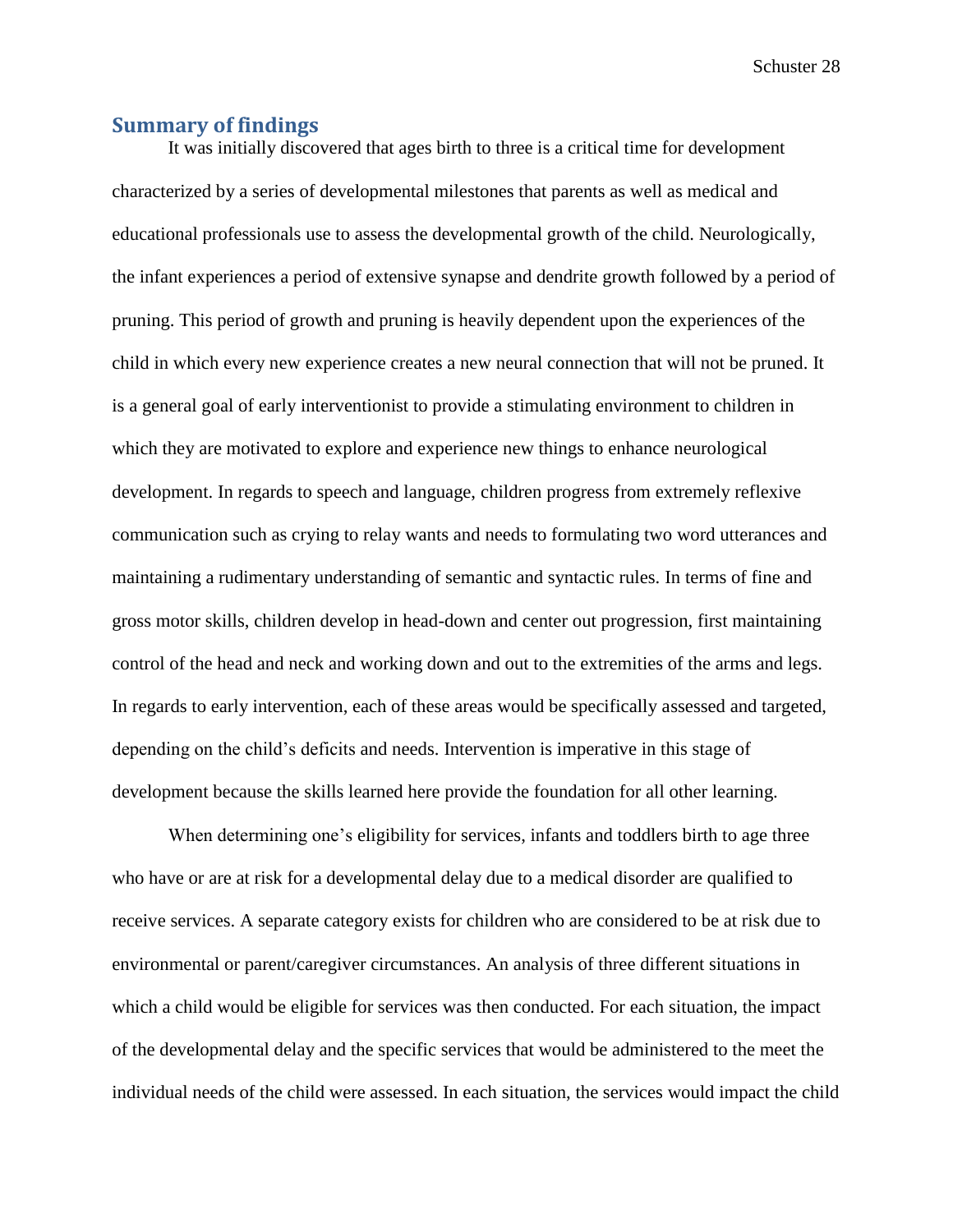in a positive manner through directly targeting his/her areas of deficit and preventing the persistence of the delay through remediating early.

Finally, it was discovered that early intervention does have a long-term positive effect on the outcome of children who receive services. Two longitudinal studies – the HighScope Perry Preschool Project and the Carolina Abecedarian Project- were examined. Both studies followed the participants from the age that he/she was enrolled in the research study to currently. From the data obtained thus far, it is apparent that over time the intervention group consistently had better outcomes such as increased income and likelihood to graduate high school during adulthood in comparison to the delayed or at risk children who did not receive early intervention preschool services.

### **Closing**

When considering policy change in regards to these state and federally funded programs, this knowledge is imperative in order to make a well-rounded decision. Too often the concern is placed on the monetary value of the child, while the importance and efficacy of the services delivered are forgotten and fall by the wayside. While early intervention services have been proven to be effective, when evaluating early educational practices, politicians and educators alike should take this information into consideration and acknowledge the importance of these services to the individuals affected by a developmental delay. With this information in mind, the appropriate changes can be made to legislation and educational practices alike to better target needs of the children affected and to produce even better outcomes than ever before.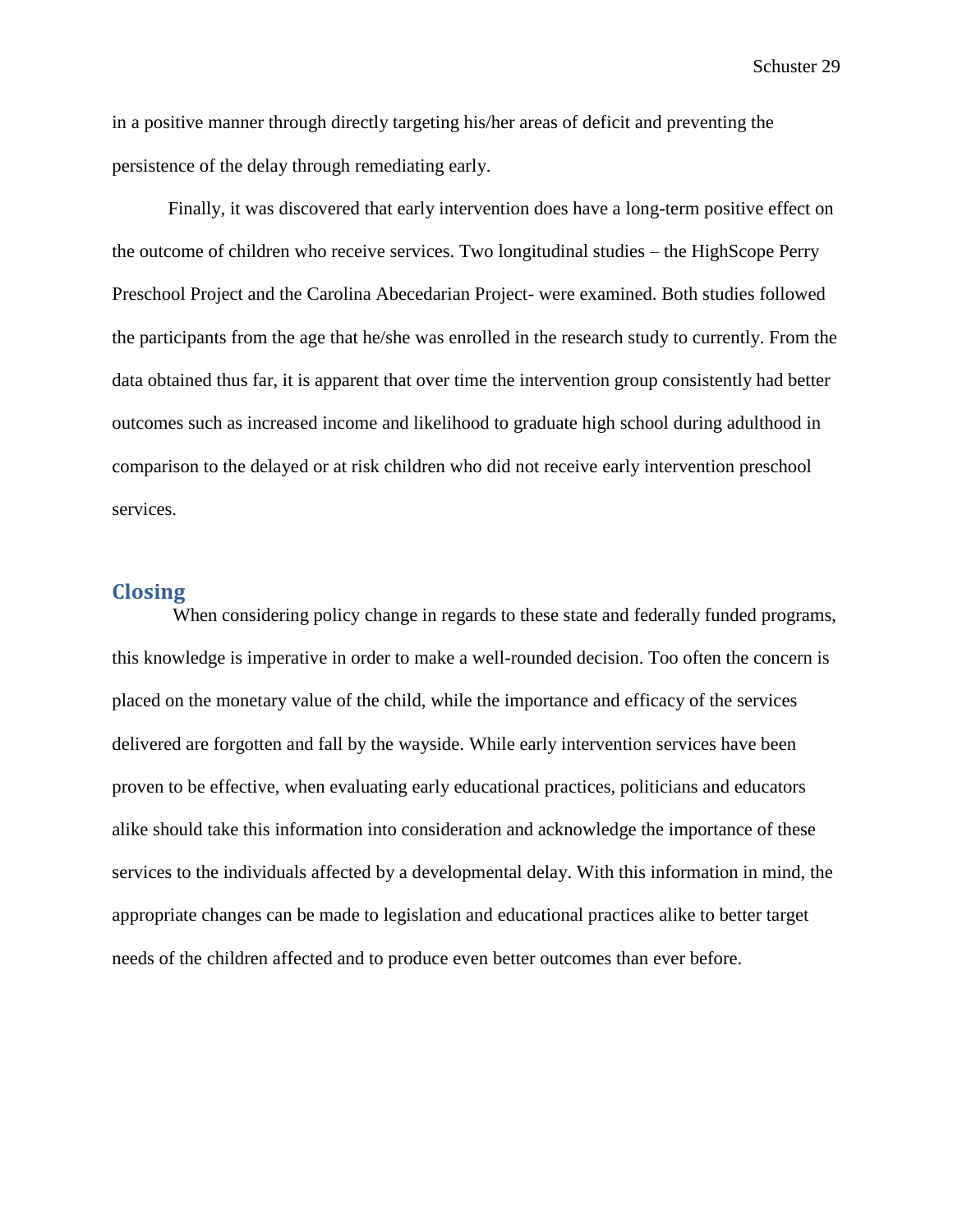#### Works Cited Page

American Speech-Language Hearing Association. Birth to One Year.

<http://www.asha.org/public/speech/development/01/>

American Speech-Language Hearing Association. Hearing Loss- Beyond Early Childhood.

<http://www.asha.org/Practice-Portal/Clinical-Topics/Hearing-Loss/>

American Speech-Language Hearing Association. One to Two Years.

<http://www.asha.org/public/speech/development/23/>

American Speech-Language Hearing Association. Three to Four Years.

<http://www.asha.org/public/speech/development/34/>

Anderson, L.M., Shinn C., Fullilove, M.T., Scrimshaw, S.C., Fielding, J.E., Normand, J., & Carande-Kulis, V.G. (2003). The Effectiveness of Early Childhood Development Programs: A systematic review. *American Journal of Preventative Medicine, 24*(3), 32- 46.

Berger, K. S. (2014). *Invitation to the Life Span*. New York, NY: Worth Publishers.

Boys Town National Research Hospital. Getting Started with Early Intervention: Your early intervention team.

<http://www.babyhearing.org/LanguageLearning/EarlyIntervention/interventionteam.asp>

- Brooks-Gunn, J. & Duncan, G.J. (1997). The Effects of Poverty on Children. *The Future of Children, 7*(2), 55-69.
- Center for Disease and Control and Prevention. Facts About Down Syndrome. http://www.cdc.gov/ncbddd/birthdefects/downsyndrome.html
- Center for Parent Information and Resources. Early Intervention: Then and Now.

<http://www.parentcenterhub.org/repository/ei-history/#history>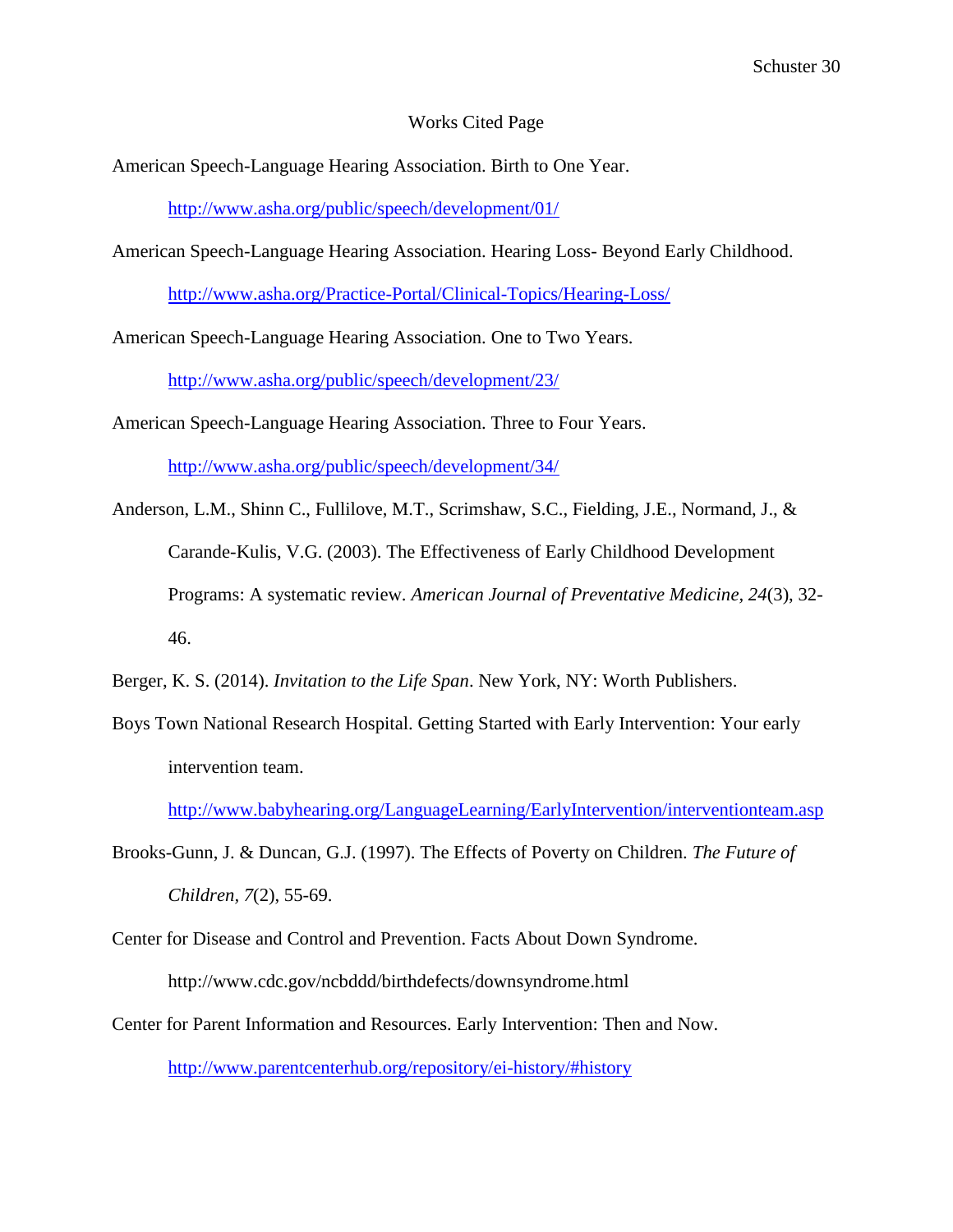Eile, J.M. & Ka, L. (2011). The Importance of Early Intervention for Infants and Toddlers with Disabilities and their Families Fact Sheet Prepared by NECTAC. *The National Early Childhood Technical Assistance Center*, 1-2.

Goode, S., Diefendorf M., & Colgan, S. (2011). The Importance of Early Intervention for Infants and Toddlers with Disabilities and their Families. *The National Early Childhood Technical Assistance Center,*1-2.

<http://www.nectac.org/~pdfs/pubs/importanceofearlyintervention.pdf>

HighScope Educational Research Foundation. HighScope Perry Preschool Study: Lifetim Effects: The HighScope Perry Preschool Study Through Age 40 (2005).

<http://www.highscope.org/Content.asp?ContentId=219>

- Katz, L.F., Ullery, M.A, & Lederman C.S. (2014). Realizing the Promise of Well-Being: Longitudinal Research from an Effective Early Intervention Program for Substance Exposed Babies and Toddlers Identifies Essential Components. *Juvenile and Family Court Journal*, *65*(2), 1-11.
- Moeller, M.P. (2000). Early Intervention and Language Development in Children Who are Deaf and Hard of Hearing. *Pediatrics, 106*(3), 1-9.

National Down Syndrome Society. (2012). Early Intervention.

<http://www.ndss.org/Resources/Therapies-Development/Early-Intervention/>

- National Information Center for Children and Youth with Disabilities (2012). Developmental Delay. 1-4. [http://www.parentcenterhub.org/wp-content/uploads/repo\\_items/fs9.pdf](http://www.parentcenterhub.org/wp-content/uploads/repo_items/fs9.pdf)
- Nwokah, E., Hsu, H.C., Gulker, H. (2013). The Use of Play Materials In Early Intervention: The dilemma of Poverty. *American Journal of Play, 5*(2), 187-215